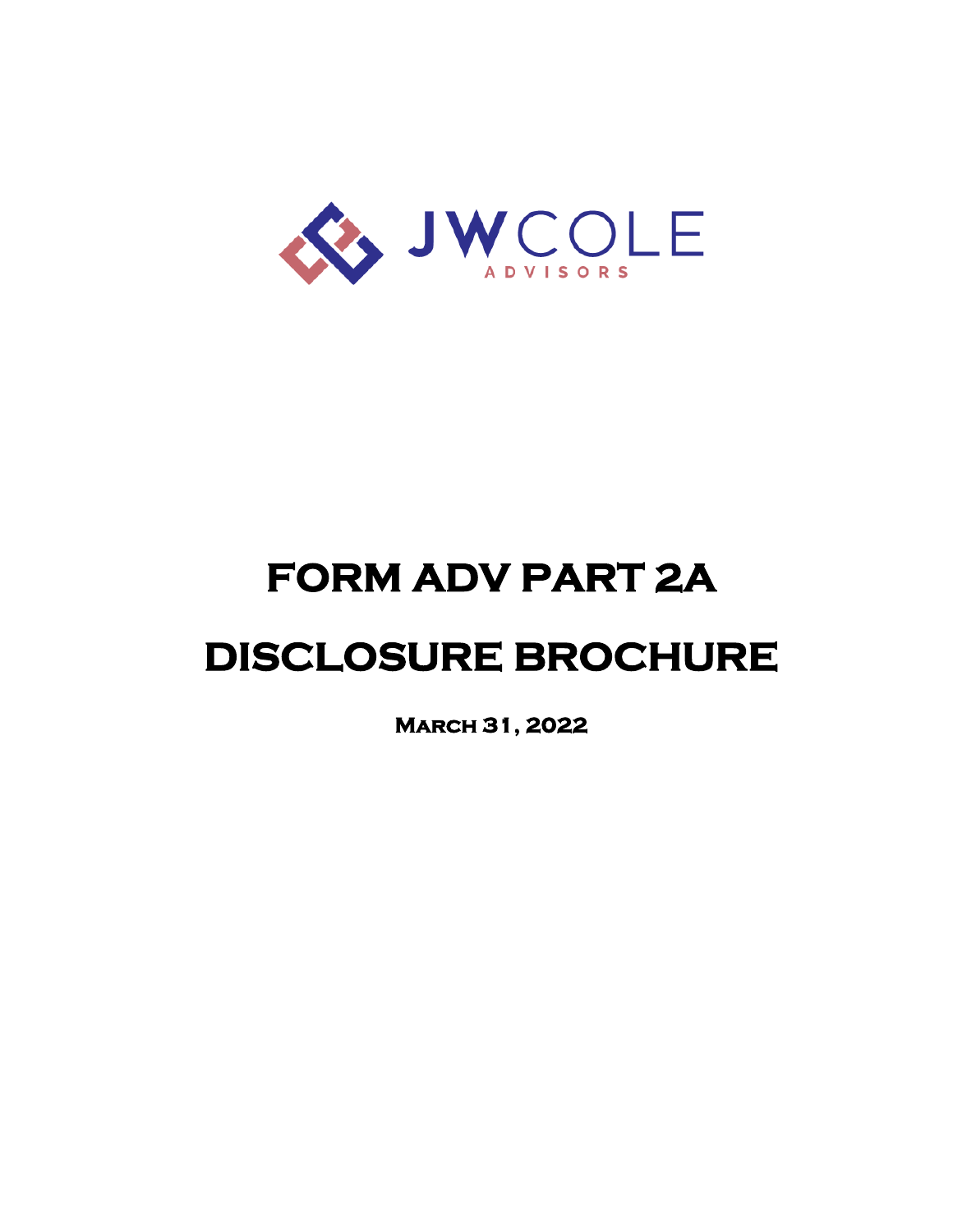This brochure provides information about the qualifications and business practices of Jonathan Roberts Advisory Group, Inc. d/b/a J.W. Cole Advisors, Inc., (Jonathan Roberts Advisory Group, Inc. and J.W. Cole Advisors, Inc. are hereinafter collectively referred to as" JWCA "). If you have any questions about the contents of this brochure, please contact us at (866) 592‐6531. The information in this brochure has not been approved or verified by the United States Securities and Exchange Commission or by any state securities authority. The use of the term "Registered" throughout this brochure indicates a licensing qualification. It is not intended to imply a certain level of skill. Additional information about J.W. Cole Advisors, Inc., is also available on the SE[C's website at](http://www.adviserinfo.sec.gov/) **[www.adviserinfo.sec.gov.](http://www.adviserinfo.sec.gov/)**

> SEC File No: 801-60722 CRD No: 112294

**Item 2 – Material Changes**

There have been no material changes made since our last Brochure update in September 2021, supplemented by our Form ADV update, also filed September 2021.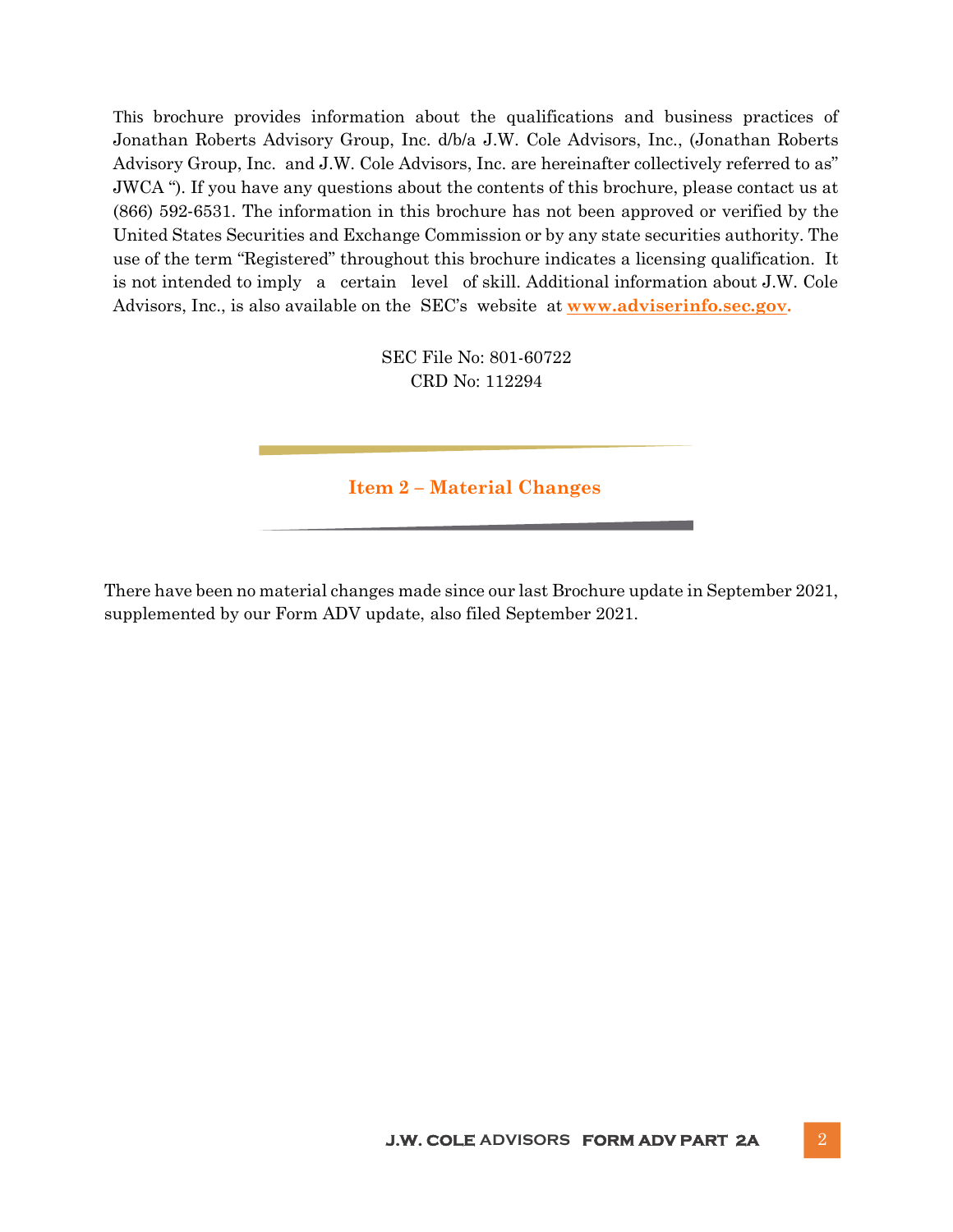#### **TABLE OF CONTENTS**

| <b>ITEM 1</b>                                                                 |
|-------------------------------------------------------------------------------|
| <b>ITEM 2</b>                                                                 |
| <b>ITEM 3</b>                                                                 |
| <b>ITEM 4</b>                                                                 |
| <b>ITEM 5</b>                                                                 |
| <b>ITEM 6</b><br>PERFORMANCE-BASED FEES AND SIDE-BY-SIDE MANAGEMENT18         |
| <b>ITEM7</b>                                                                  |
| <b>ITEM 8</b><br>METHODS OF ANALYSIS, INVESTMENT STRATAGIES, & RISK OF LOSS19 |
| ITEM 9                                                                        |
| ITEM 10<br><b>OTHER FINANCIAL INDUSTRY ACTIVITIES AND AFFILIATIONS23</b>      |
| <b>ITEM 11</b>                                                                |
| <b>ITEM 12</b>                                                                |
| <b>ITEM 13</b>                                                                |
| ITEM 14<br><b>CLIENT REFERRALS AND OTHER COMPENSATION32</b>                   |
| <b>ITEM 15</b>                                                                |
| <b>ITEM 16</b>                                                                |
| <b>ITEM 17</b>                                                                |
| <b>ITEM 18</b>                                                                |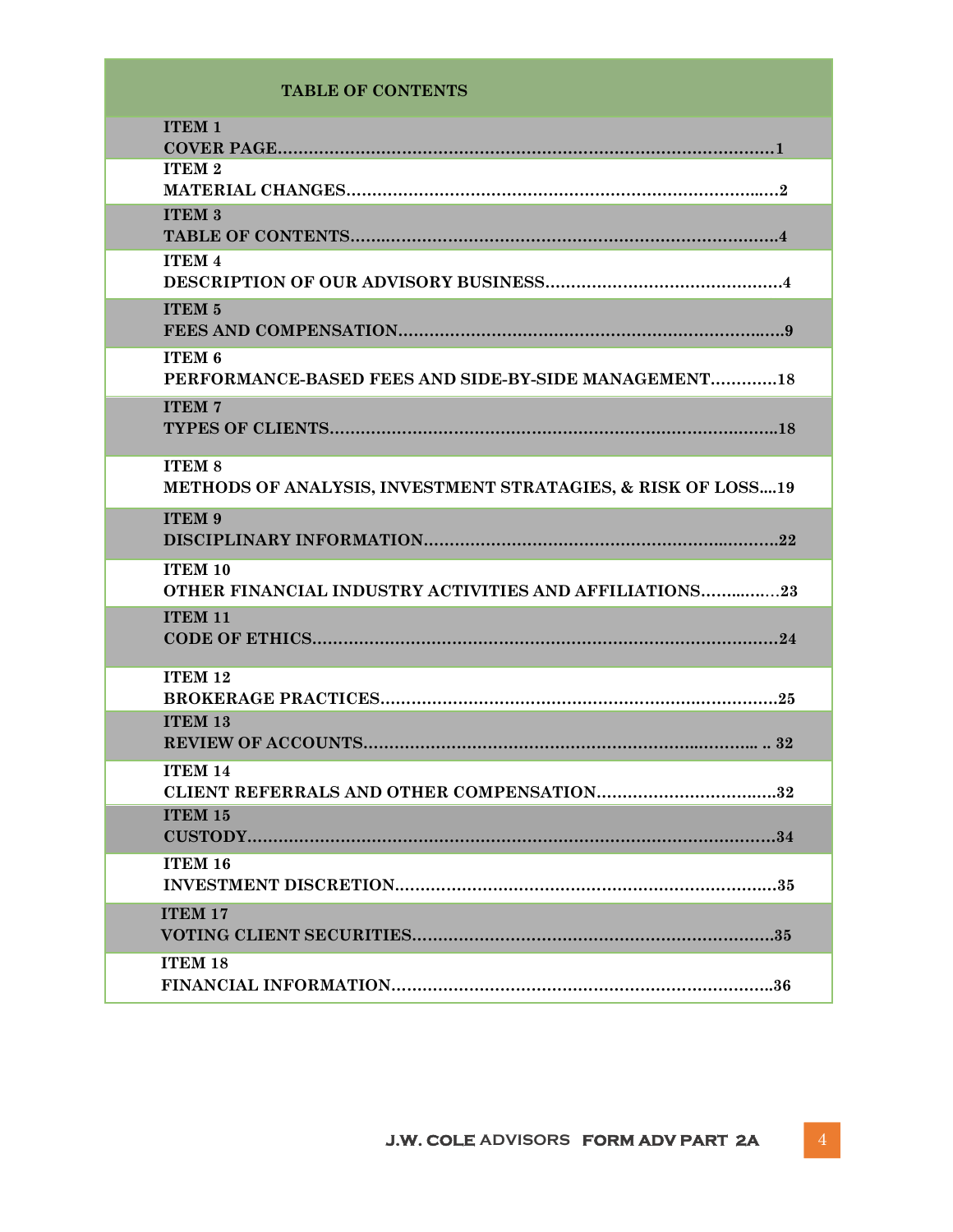## **Item 4 - Description of Our Advisory Business**

JWCA is a Florida corporation registered with the SEC, since November 9, 2000. Our headquarters are in Tampa, Florida. Mr. John Carlson is the founding Principal, current President, Chief Executive Officer, and Chief Financial Officer. Mr. Carlson owns more than 75% of JWCA's common stock.

JWCA has an expense sharing agreement with J.W. Cole Financial, Inc. ("JWCF"), a registered broker-dealer Member FINRA/SIPC, for access to staff, office space, supplies, etc. As part of the outsource agreement, JWCA pays JWCF for such services. JWCA and JWCF are separate and distinct business entities with different ownership. JWCA conducts its investment advisory business through a network of over 400 independent Investment Adviser Representatives ("IAR's"). IARs operate in offices located throughout the United States. IARs may operate under their own business name(s) or DBA name(s), and their business name(s) and logos may appear on their sales and marketing materials. All sales and marketing materials used by IARs are reviewed and approved by JWCA. The business name(s) and DBA name(s) used by IARs are separate from and not owned and/or controlled by JWCF or JWCA. IARs may also offer and provide other services through their business name(s), however, with limited exceptions, investment advisory services offered by IARs must be provided through JWCA. Information about the IAR's other businesses can be found in the IARs' Form ADV Part 2B Brochure Supplement.

A majority of JWCA's IARs are also dually registered as Registered Representatives ("RRs") to solicit, offer, and sell securities through JWCF. JWCF is a full-service securities broker-dealer Member of the Financial Industry Regulatory Authority ("FINRA") and the Securities Investors Protection Corporation ("SIPC"). IARs may also be licensed as independent insurance agents through various insurance companies to solicit, offer, and sell fixed and/or property and casualty insurance products in the states in which they conduct business. Therefore, IARs can potentially be acting in all three capacities when soliciting, offering, and selling investment products, investment advisory services, and/or insurance products to the client. IARs registered as RRs, IARs, and licensed as independent insurance agents create conflicts of interest when IARs solicit, offer, and sell securities and insurance products for which clients would pay a commission, while also soliciting, offering, and selling investment advisory services and managing the assets in their clients' accounts and charging a separate investment advisory fee. Our IARs manage assets on either a discretionary or non- discretionary basis. As of December 31, 2021, JWCA manages **\$3,702,681,033** in client assets on a discretionary basis, and **\$1,799,482,815** on a non-discretionary basis.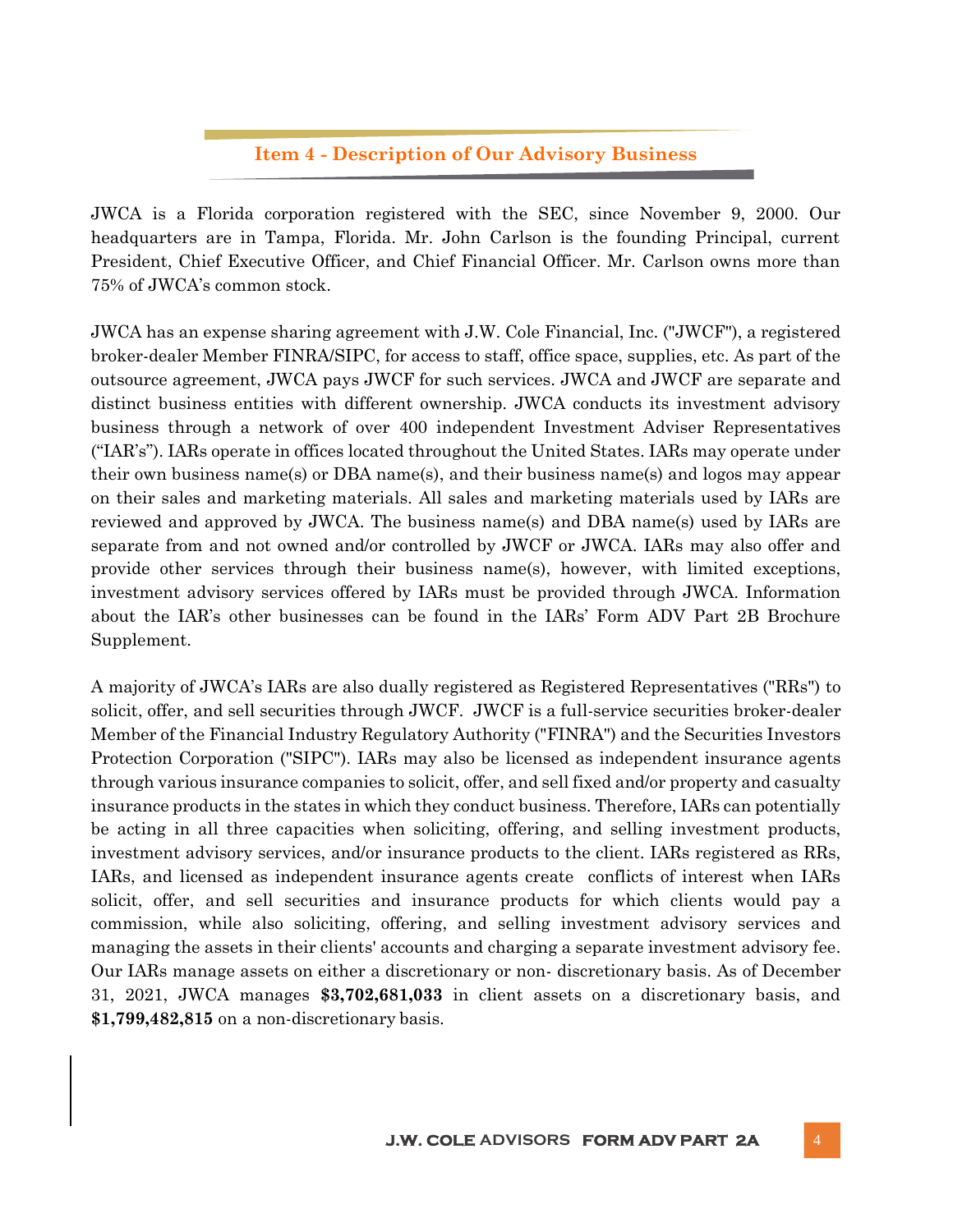## **The Types of Advisory Services We Offer:**

JWCA and its IARs may solicit, offer, and sell fee-based investment advisory services including fee-based financial planning, the use of Third-Party Advisers, or other third-party advisory services, and/or charge an investment advisory fee for managing clients' accounts as further detailed below. IARs, when also acting as RRs of JWCF, may also solicit, offer, and sell securities, including but not limited to individual stocks and bonds, mutual funds, closed end funds, Exchange Traded Funds ("ETFs"), and non-traded alternative products, including but not limited to Real Estate Investment Trusts ("REITs") and private placements, Hedge Funds and Private Equities. IARs that are licensed as insurance agents may also solicit, offer, and sell fixed and/or property and casualty insurance products. Usually, the client will be charged a commission when purchasing securities through JWCF or insurance products.

Our advisory services consist of advice regarding various types of public and private securities. These include, but are not limited to equities, corporate debt, government obligations, municipal securities, exchange-traded funds, unit investment trusts, mutual funds or other pooled investments, options/derivatives, alternative investments, interests in real estate or oil and gas partnerships, annuities/insurance products, and other investment instruments. In certain arrangements, you have the ability to impose restrictions on a particular security or asset category.

Please understand JWCA does not guarantee or promise that your financial goals and objectives will be met. It is your obligation to review any analysis and advice, and provide updates whenever your financial situation, goals, objectives, or needs change, so your IAR can adjust his/her advice and your plan accordingly.

## **A.) Managed Programs:**

### **We offer four types of managed programs:**

**1.** *Transaction-Based Advisory Account Programs* – This is a fee-based investment advisory account, in which your IAR will directly manage your investment account according to your financial profile and investment objectives. You will pay an ongoing, asset-based advisory fee based on the market value of billable assets being managed at an account-level, and nominal transaction fees for each transaction, with some accounts also incurring a program fee. Your JWCA IAR may or may not pay for these transaction costs. If the IAR does not pay for such costs, you will incur additional costs each time your JWCA IAR recommends the purchase and sale of a security. This will increase the costs associated with such account, as compared to a Wrap Account (see below). If your IAR elects to pay transaction charges, while you will not pay such costs, your IAR is incented to either not recommend transactions, in order to avoid having to pay such transaction costs, or may recommend investments which have lower transaction costs, but which may be more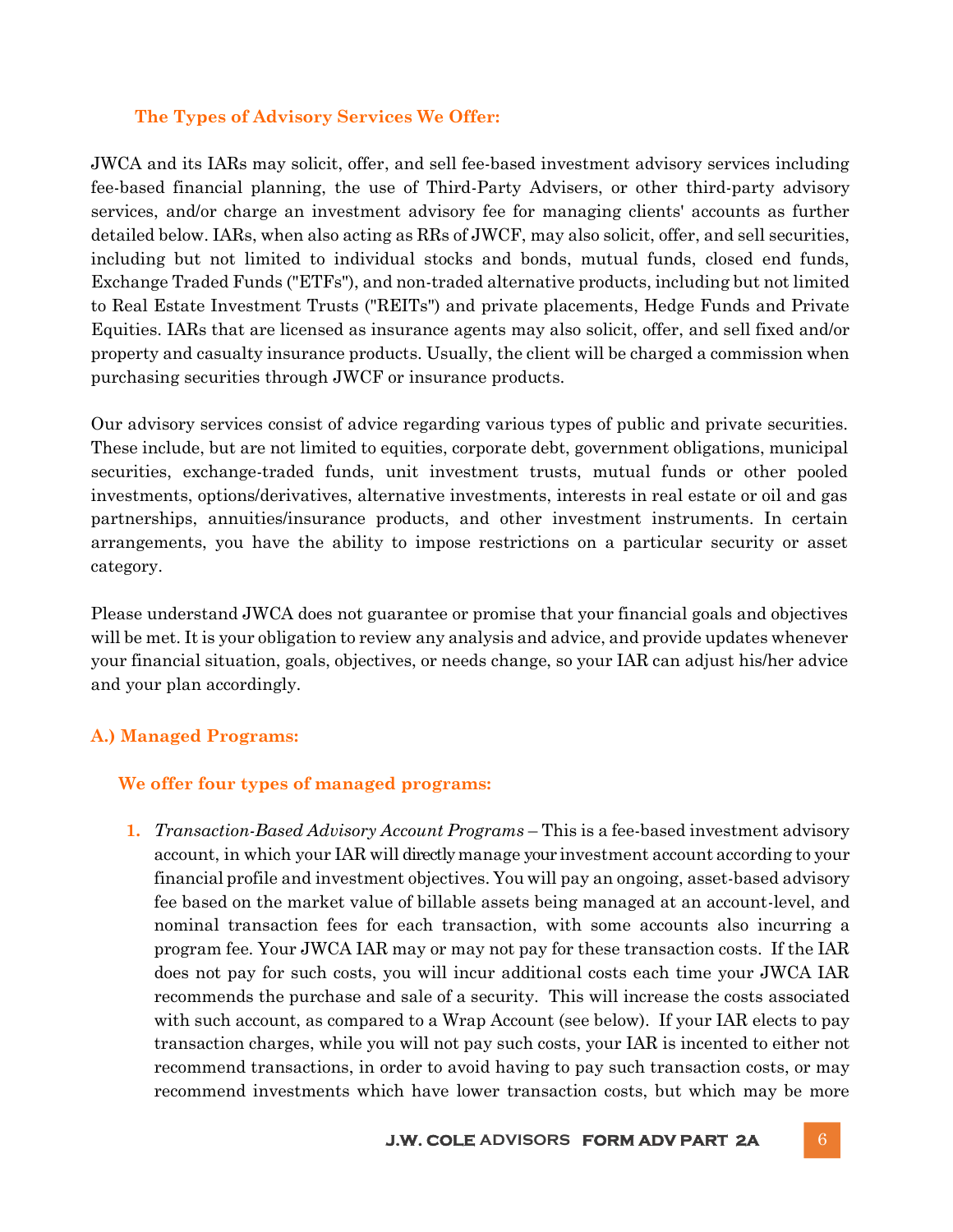expensive to you. Your IAR will deliver ongoing investment advice and monitoring of your security holdings. You have the option to allow your IAR to manage your assets on a non- discretionary basis, wherein you must contemporaneously approve each transaction recommended by your IAR, or you may authorize, in writing, that your account be managed on a discretionary basis, if certain qualifications are met. Certain minimum fees apply. In a discretionary account, your IAR makes investment decisions on your behalf, without your contemporaneous approval. In no case can your IAR withdraw funds or securities without your approval (Please see Item 16 for further details). Please note that in addition to the asset-based advisory fee, you will pay other certain fees, such as service charges.

- **2.** *Asset-Based Advisory Account Program*  This is a "wrap" fee investment advisory account, in which your IAR will manage your investment account according to your financial profile and, in exchange, you will pay an ongoing advisory fee. Like a Transaction-Based Advisory Account Programs you will pay an asset-based Program Fee. Unlike a transaction-based advisory account, the asset-based fee in this Program covers certain transaction costs within the advisory fee. However, the Program Fee for JWCA's Asset-Based offerings is higher than the Program Fee for the Transaction-Based Advisory Programs. Thus, if you are a client that intends to receive advice on multiple securities transactions, the Wrap Account may be beneficial. However, if you intend to engage in fewer transactions, but sill desire ongoing investment advice, a Transaction-Based Advisory Account may be more appropriate for you given the lower Program Fee. Understand that in a Wrap account, JWCA and the JWCA IAR have a conflict of interest in that they are incented to not recommend transactions since the costs of such transactions reduces the profitability of the Wrap Account to them. Your IAR will deliver ongoing investment advice and monitoring of your security holdings. You have the option to allow your IAR to manage your assets on a non- discretionary basis, or they may be managed on a discretionary basis, if certain qualifications are met and upon your written authorization. The overall cost you will incur if you participate in our wrap fee program may be higher or lower than you might incur by separately purchasing the types of securities available in the program. Note, there is no cost for the initial 50 trades placed in your account, however in the event trading activity exceeds that number on a rolling 12-month period (each 12-month period begins at your Anniversary date), you will be charged a \$9.95 transaction fee for each trade after the 50 trades. *For further information please refer to the JWCA Form ADV Part 2A Appendix Wrap Fee Program Brochure.*
- 3. *Managed Account Solutions Program* The Managed Account Solutions (MAS) program allows your IAR to provide you advisory services by using a third-party advisory service. Depending on the particular MAS advisory solution selected, the day-to-day management of the advisory account may be performed by the IAR, a third-party manager, or a combination of the two. This is a tri-party investment advisory program sponsored by Envestnet Asset Management, Inc. (Envestnet) and the clearing custodial firms, National Financial, LLC (NFS) or Independent Wealth Services (IWS). A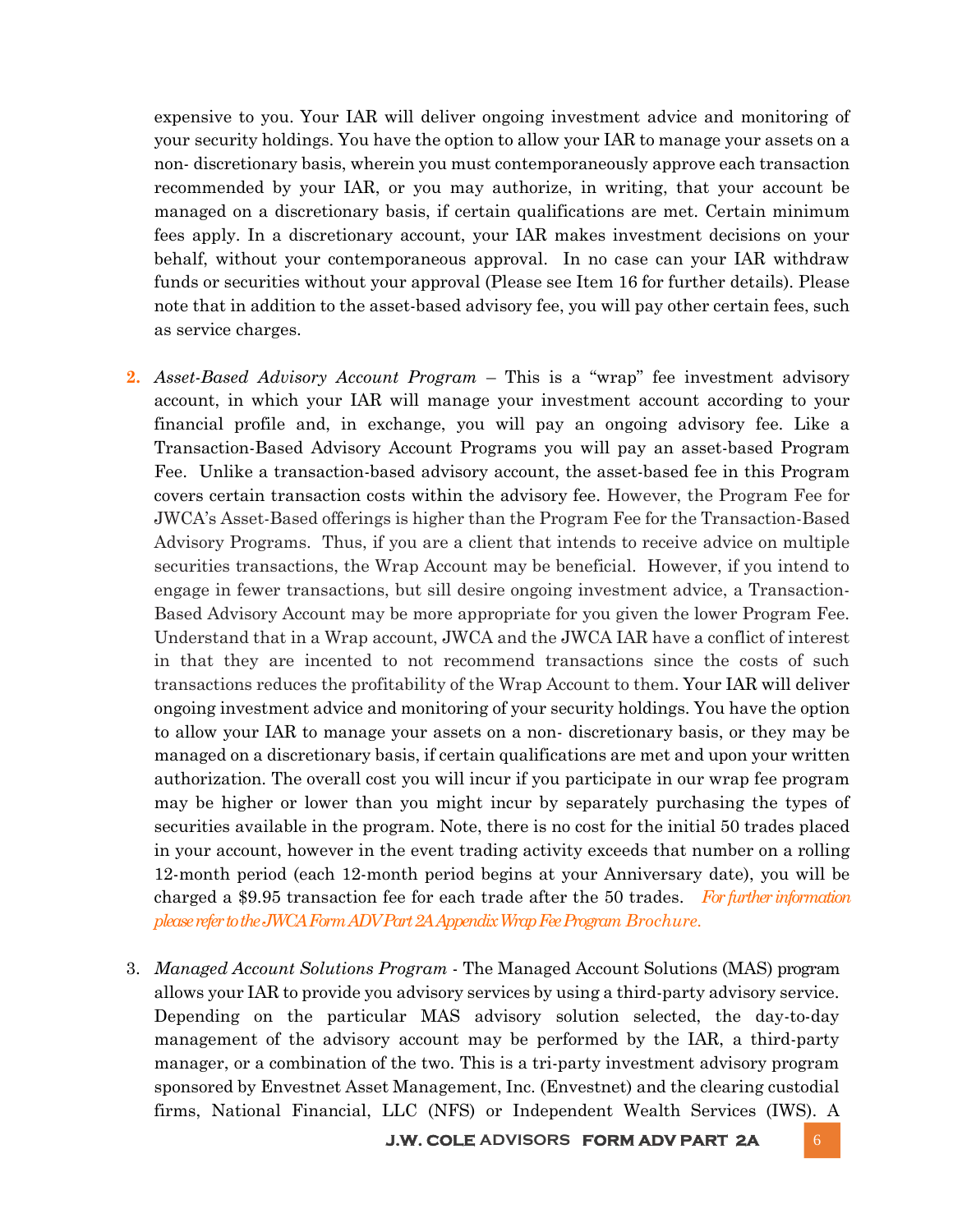custodian is the entity that actually holds your securities and other investments on behalf of JWCA. The MAS program consists of an extensive range of investment advisory services, including: Separately Managed Accounts, Mutual Fund Solutions, ETF Solutions, Unified Managed Accounts, Multi-Manager Accounts and an IAR Directed Model Program. Clients who select the MAS program will also receive Envestnet's Form ADV Part 2A, which provides greater detail regarding the program sponsor.

Each of these programs has distinct fees and charges such as platform, custody and clearing and are outlined in the Statement of Investment Selection (SIS) that is provided to you prior to investing as are the minimum fee amounts by fee type. Your IAR can discuss the features of each program with you so that you may determine your preferred cost option that best suits your investment style. Note, there is no transaction cost for the initial 40 trades, however in the event trading activity exceeds 40 trades on a rolling 12-month period (each 12-month period begins at your Anniversary Date), you will be charged a \$9.95 transaction fee for each trade after the 40 trades.

4. *The JWCA AMP Program ("AMP Program")* This Automated Managed Platform program is offered **only** online through an interactive website. Utilizing a questionbased process, an interface guides you step by step through the process to assess your risk tolerance, build your investment portfolio and open your own account. The AMP Program is a discretionary investment management service designed for individual investors with accounts of \$5,000 or more. The AMP Program is only available to residents of the U.S. and is not available to foreign investors (individuals or entities) or U.S. citizens residing outside of the U.S. Regular and continuous internet access is required to enroll in the Service and to access all AMPProgram-related documents. You should not invest if you do not have regular and continuous Internet access. *For further information please refer to the J.W. Cole AMP Brochure.*

### **B.) Third-Party Investment Advisers:**

We also offer advisory services through Third-Party Investment Advisers (TPIAs) also known as, "third-party asset managers," or, "unaffiliated investment advisers," who manage your assets. Your IAR helps you select the appropriate TPIA program and particular investment strategy offered by the TPIA for you consistent with your financial profile and investment objectives. We maintain an approved list of TPIAs who are available for your IAR to recommend. On a regular basis, your IAR monitors changes to your financial profile and the TPIA you selected, and provides advice for you to adjust the strategy or TPIA if necessary. You will be charged a management fee. A portion of this fee will be distributed to the TPIA, a portion will be distributed to the platform provider, a portion will cover the transaction costs, and a portion will go to your IAR and JWCA. A TPIA generally provides a range of services to IARs to help them meet your portfolio management needs; including building various investment strategies, providing access to various asset managers and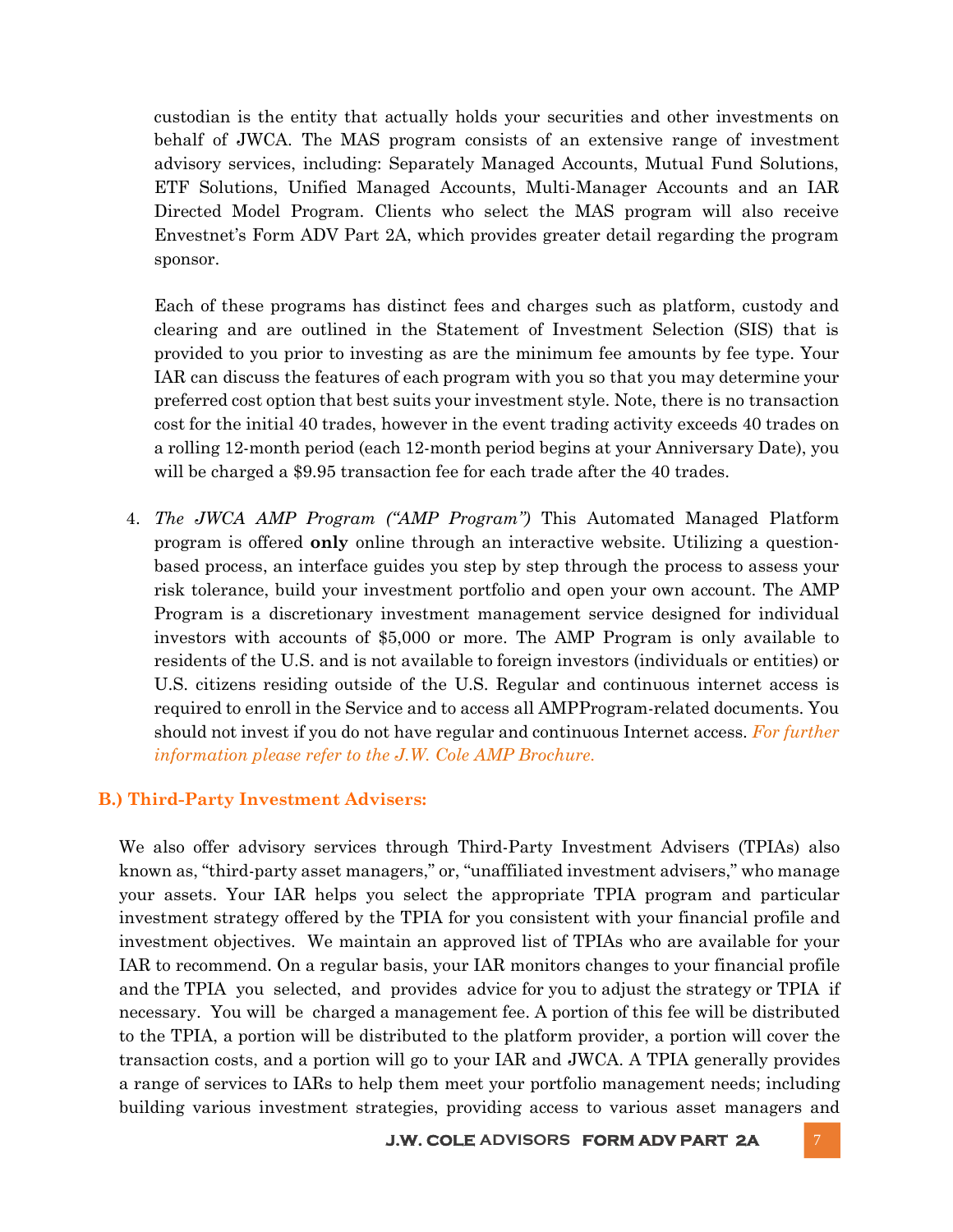custodians, providing due diligence and research, portfolio construction, proposal generation, account rebalancing, account monitoring, performance reporting, account support, and other tools designed to manage and invest your assets. However, the TPIA manages your advisory account on a day-to-day basis.

## **C.) Financial Planning and Consulting:**

We also offer financial planning and consulting services on matters involving securities and non-securities topics, for which we charge either an hourly rate or a flat fee. In addition, you may elect to engage in an ongoing financial planning arrangement for which you will pay a recurring fee. Financial planning topics may include but are not limited to: tax planning, asset allocation, estate planning, investment planning, risk management, retirement planning, and college planning. Your IAR will consult with you to discuss your goals, objectives, risk tolerance, and any special circumstance unique to you. After performing this analysis, your IAR will present recommendations to you, either verbally or in a written financial analysis. Your IAR may prepare other special reports on these matters for you at your request.

To implement the planning advice you receive from your IAR, your IAR may recommend that you work with other professionals, such as other broker-dealers (including JWCF), investment advisers (including JWCA), attorneys or accountants. Your IAR may also recommend that you utilize various financial products to assist with helping to meet your financial goals. You are under no obligation to act on any of the financial planning recommendations provided to you by your IAR, and you may choose to implement the recommendations through other service providers.

Your IAR will base the financial planning recommendations on your initial profile provided at the time of engagement.

## **D.) Variable Annuity Sub-Account Management:**

We offer advisory services to help manage variable annuity insurance products that you may currently own. Variable annuity insurance products contain sub-accounts, which are portfolios of investment assets. Based upon your financial profile, your IAR will recommend an advisory service designed to assist you with selecting which sub-accounts best help you meet your financial goals. In some instances, your IAR may manage the investments in those sub-accounts. This includes variable annuity contracts you purchase through your IAR in their capacity as a registered representative of JWCF.

Alternatively, your IAR may recommend that you select a TPIA who will manage the subaccounts according to your financial profile. This advisory service is separate from our other services and is pursuant to a written Annuity Advisory Agreement. Both your IAR and JWCA will receive a portion of the fee charged to manage your sub-accounts.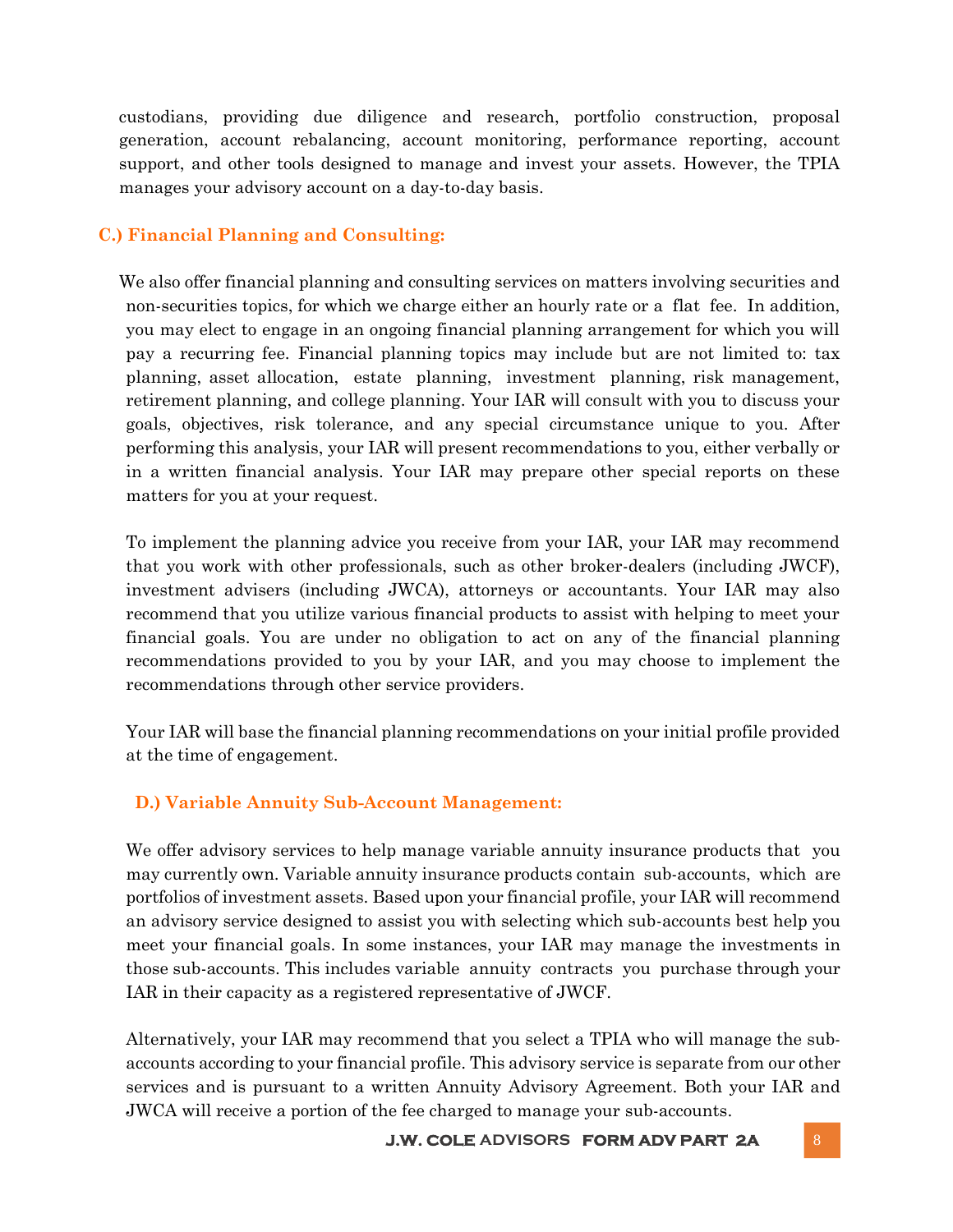In addition, your IAR may recommend fee-only variable annuities. *For further information on Variable Annuity Sub-Account Management, please refer to Section 5.*

## **Item 5 - Fees and Compensation**

## **Managed Programs Fee:**

The default advisory fee tiered schedule is applicable for the following three Managed Programs: Transaction-Based Advisory Account Programs, Asset-Based Advisory Account Program, and the Managed Account Solutions Program.

Under certain circumstances, fees may be negotiated. Fees may also be charged at a flat rate, instead of on a tiered schedule. Your fees may be higher or lower than the default schedule. Generally, the maximum fee is 3.00% and the minimum fee is 0.25%. Certain minimum fees may apply.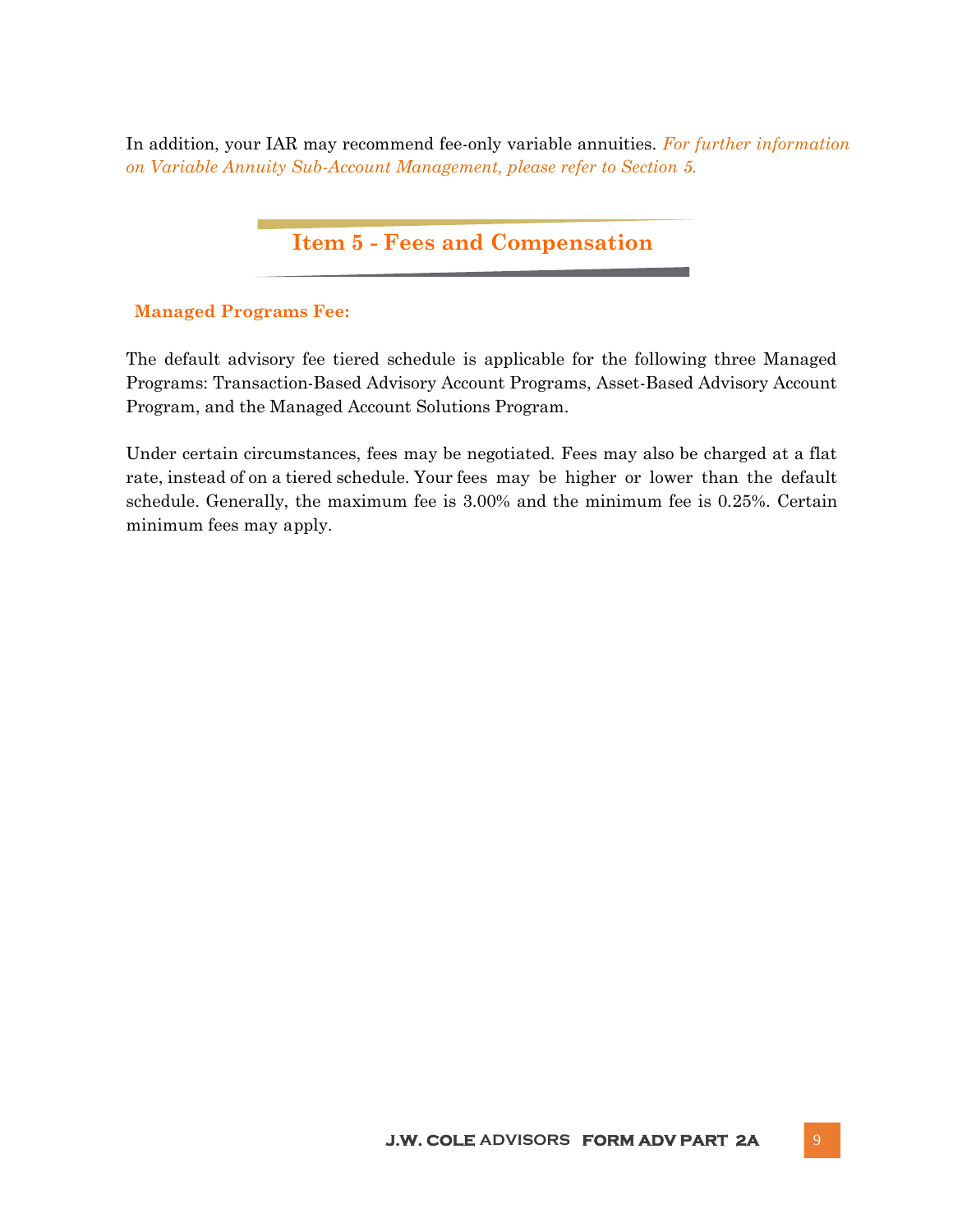## **Tiered Fee Schedule**



Advisory Fees (also referred to as "Management Fees"), are fees charged by JWCA to manage the assets in your Advisory Account. In general, Management Fees are based on a percentage of the Client's billable assets under management that are held in the Advisory Account, but the Management Fee varies by Platform Offering, custodian and type of Advisory Account (see particular Addendum). *Billable assets* represent those assets on which JWCA and your IAR are providing investment advice. Assets that are deemed to be excluded from management fee billing are not considered part of your advisory relationship and you will not receive any investment advice on such *excluded assets*. In some instances, the Management Fee includes not only investment management services, but also includes the costs of transactions in your Advisory Account (see *Asset-Based* program described below). The Management Fee is payable quarterly in advance or arrears, depending on the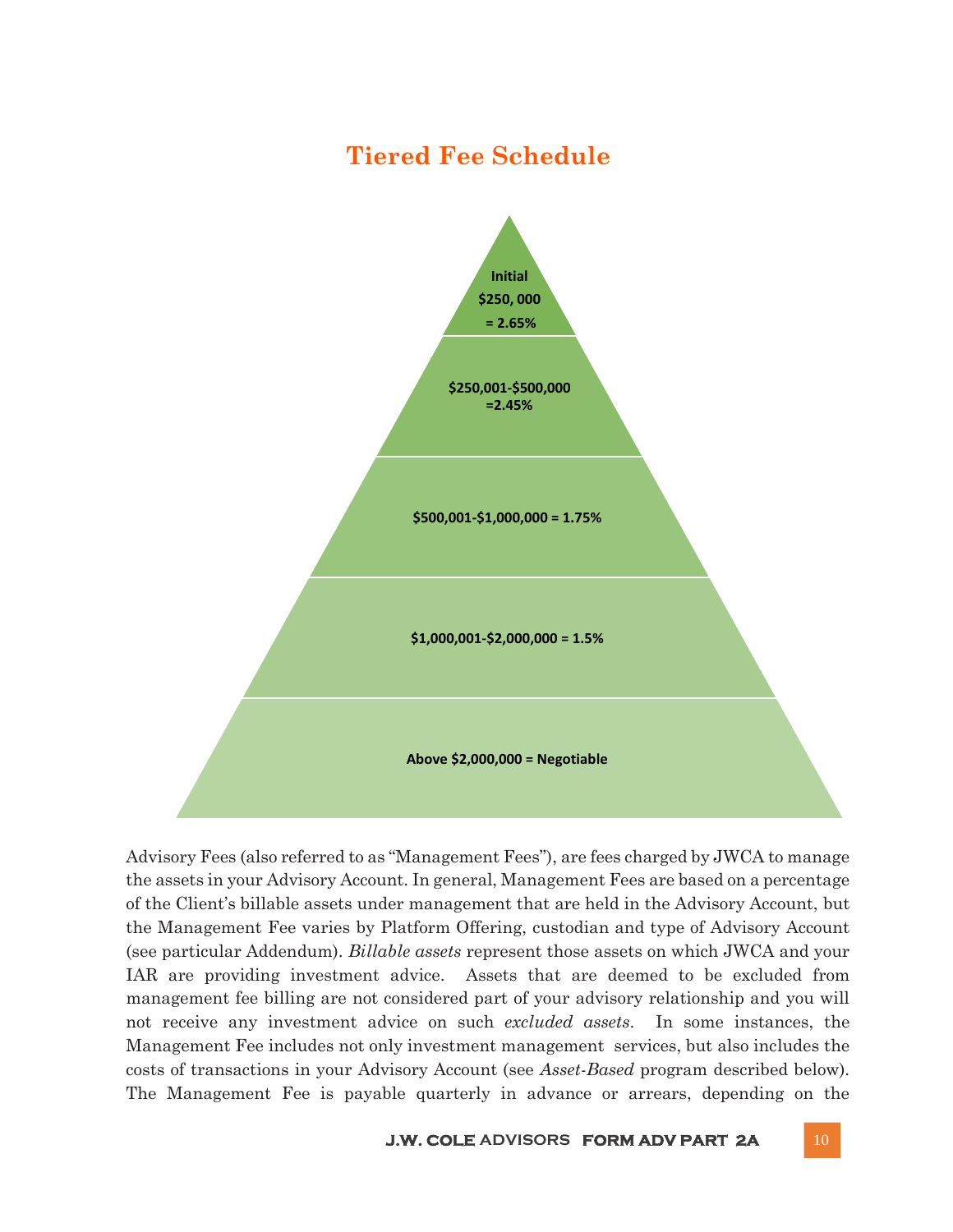particular Platform Offering, custodian and Advisory Account. Please review the Fee Schedule in the applicable Assets Under Management Agreement to determine the exact Management Fee and methodology of payment. Understand you will pay the quarterly Management Fee regardless of whether there are any transactions in your account during the quarter.

*A* separate *Program Fee* may also be charged depending on the particular platform offering and custodian utilized. The Program Fee is billed in exchange for services provided by the Firm and custodian to your investment account. The Program Fee is also generally based on a percentage of assets of the total account value, inclusive of both billable and excluded assets, often with a minimum quarterly amount required, in your Advisory Account. The Management Fee and Program Fee are also sometimes collectively referred to as *Portfolio Fees* in the Fee Schedules of the Assets Under Management Agreement and or applicable addendum. Understand you will pay the Program Fee regardless of whether there are any transactions in your account during the quarter.

*Transaction costs* are imposed by a Custodian to execute securities transactions in an Advisory Account (the costs are also sometimes referred to as "ticket charges"). For "Transaction-Based" Advisory Accounts, the costs of such transactions are charged to the Client's Advisory Account. In such Advisory Accounts, Client is charged for the cost of each purchase or sale of an investment. Please note that Transaction Costs are in addition to the Management Fee and Program Fee. The JWCA IAR may or may not elect to pay such fees. If the IAR does not pay for such costs, you will incur additional costs each time your JWCA IAR recommends the purchase and sale of a security. This will increase the costs associated with such account, as compared to an Asset-Based Advisory Account. If your IAR elects to pay transaction charges, while you will not pay such costs, your IAR is incented to either not recommend transactions, in order to avoid having to pay such transaction costs, or may recommend investments which have lower transaction costs, which may be more expensive to you. In an "Asset-Based" account (also known as a "Wrap Account"), transaction costs are included in the Management/Program Fee. However, the Program Fee in an Asset-Based Advisory Account is higher than the Program Fee in a Transaction-Based Advisory Account and certain trading limits may apply in such accounts. Transactions above such limits in Wrap Accounts will incur transaction costs.

*Other Fees and Expenses:* In addition to the above, and depending on the Program Offering and Advisory Account selected, Client's Advisory Account may also incur other fees, including, among others, service fees, statement fees, wire fees, account termination fees and minimum account fees. In addition, JWCA and the JWCA IAR may offer no-load and loadwaived mutual funds. While there are no commissions charged for these mutual funds, the Client might incur certain charges imposed by those mutual funds. These charges may include, but are not limited to: mutual fund 12(b)-1 distribution fees, shareholder service fees, short term redemption fees on certain mutual funds that are being redeemed, and certain IRA and qualified retirement plan fees. Other investments may also charge fees associated with insurance riders and mortality and expense  $(M&E)$  charges, and/or certain IRA and qualified retirement plan fees.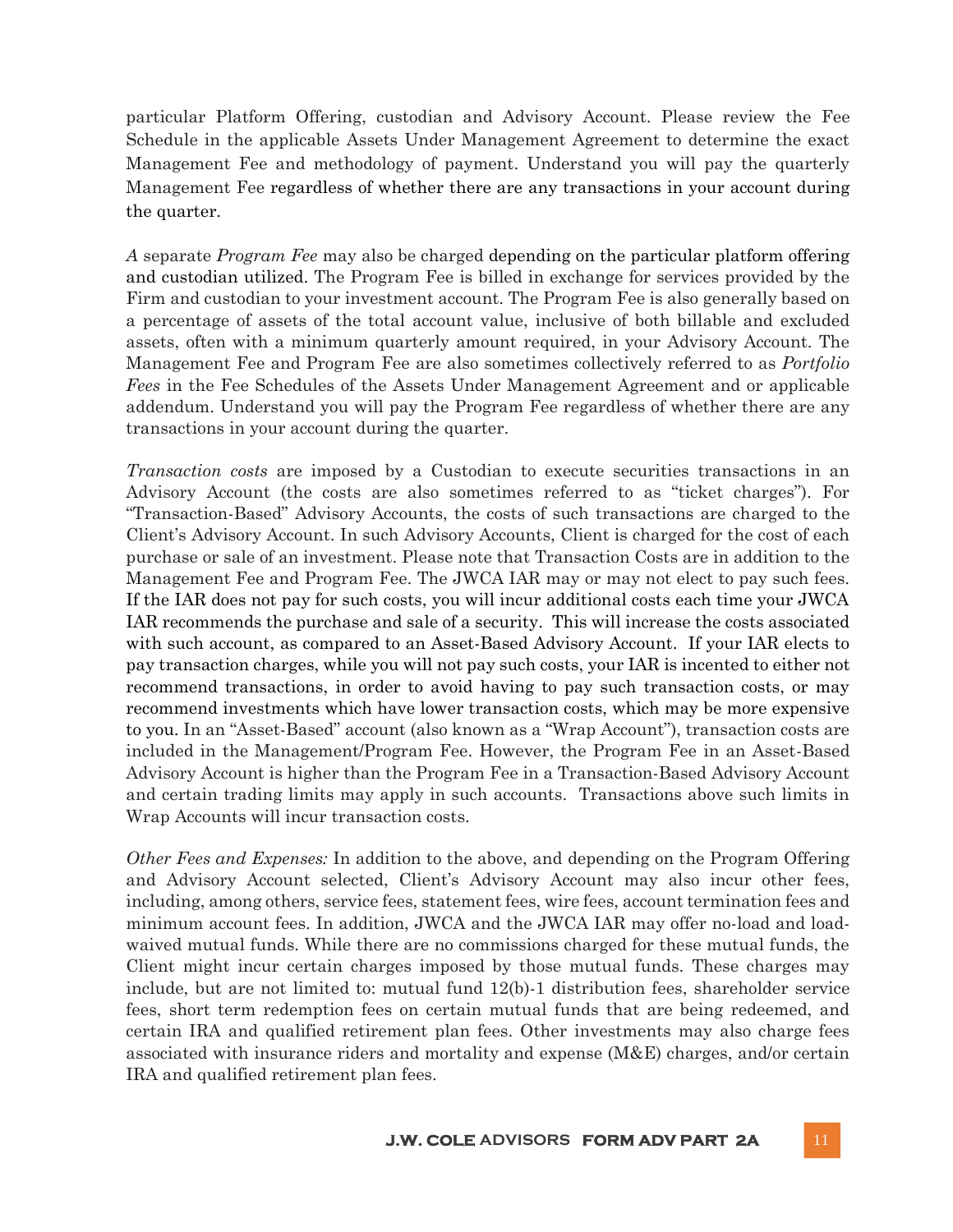As stated above, the Management Fee is based on a percentage of the current market value of the billable assets in your advisory account under our management. The advisory fee is calculated based on the number of days in the specific quarter, generally equating to a 365 day basis, and charged quarterly, in advance or in arrears dependent on the terms of your specific advisory agreement. We use a third-party fee-billing service that receives asset valuations from the custodian of your account, and we do not independently verify, value, or aggregate your assets. Management and Program Fees are calculated the end of each quarter by using the ending market value of the billable assets in your account for the Management Fee and the total asset value in your account for the Program Fee, on the last business day of the quarter. We pro-rate the initial and closing Management Fee, based on the number of days in which advisory services were rendered to you in the calendar quarter. Upon notification to us, Management Fees, not to exceed \$15,000, will be adjusted for additions or withdrawals to your account during the quarter.

Please understand that if an IAR earns a commission on an investment in the capacity of a Registered Representative, and those assets are placed in an advisory account, the amount of the Management Fee attributable to such assets will be excluded from the calculation of the Management Fee for a period of time. These fees are charged by the custodian and a portion of the fees are shared with JWCF. Please request a complete list of the fees for the program in which you are investing.

Upon notification that a pre-paid advisory service has been terminated, we will automatically pro-rate the period in question and rebate you back any fees due. It is not necessary for you to separately request the rebate.

## **Third-Party Investment Adviser Fees:**

Each of the Third-Party Investment Advisers ("TPIA") will charge advisory fees in accordance with the terms of the agreement you signed with the TPIA. TPIA relationships may include separately managed accounts, unified managed accounts, and direct fund feebased platforms. Advisory fees, or any minimum investment requirements imposed by the TPIA, may or may not be negotiable. Advisory fees will generally be determined by the TPIA and a) may only allow for fee billing in arrears or advance, b) may be based on daily average asset values compared to an end of quarter value, c) may calculate fees monthly or quarterly, and d) have different rules regarding credits or debits relating to additions or withdrawals. You should review closely the criteria used by the TPIA for determining and debiting advisory fees. The TPIA will custody your assets with their corresponding custodian. Additionally, TPIAs have different policies regarding liquidation requests which could result in changes in market value from the time of request to the time of liquidation. You are encouraged to review the specific criteria established by the TPIA prior to investing.

TPIAs may or may not be wrap programs. Any fees or charges for brokerage and custodial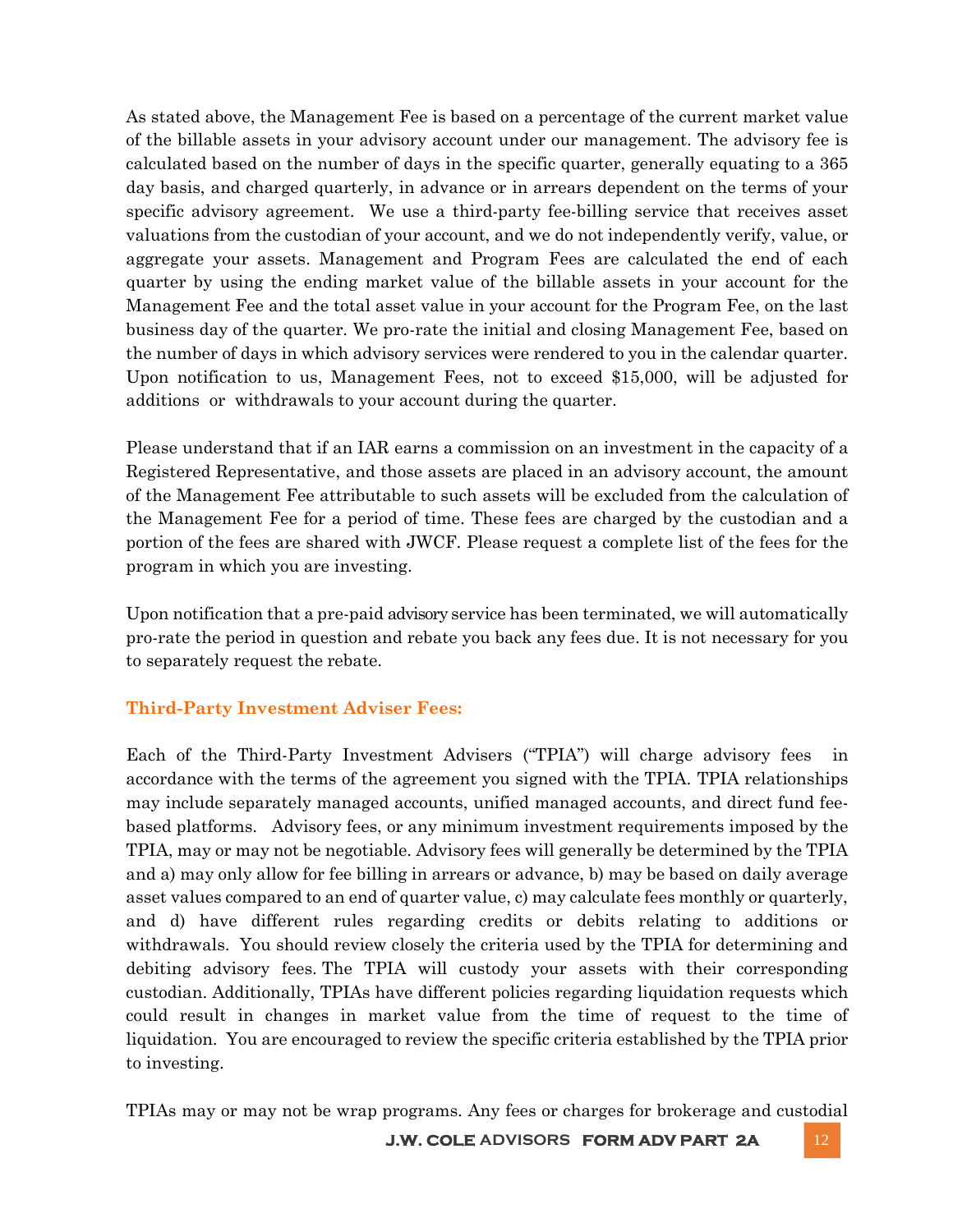services incurred in connection with the TPIA's management of your account are inaddition to the TPIA's investment advisory fee. Depending on the arrangement with the TPIA you chose, our fee for the advisory services we provide to you in connection with selecting and monitoring the TPIA may be paid to JWCA by the TPIA or directly by the custodian of your assets, who charges your account.

## **Financial Planning and Consulting Fees:**

Clients electing to engage us for financial planning and consulting services may choose between an hourly rate, or a flat fee for either a one-time engagement, or ongoing financial planning engagement. These fees may be negotiated prior to executing the agreement and can be paid with a check, credit card, bank EFT or withdrawal from an account held under JWCA or JWCF. Clients electing a flat fee for financial planning services may be requested to pay the Financial Planning and Consulting fee in advance or upon delivery of agreed upon services. For the hourly rate option, we may request payment either upon execution of your agreement, upon delivery of the advisory services, or some a combination of these. We may charge up to \$350.00 per hour for these advisory services.

Either party may terminate the agreement at any time by providing the other party with written notice. Upon termination, we will refund any unearned Financial Planning and Consulting Fees paid by you, based upon the amount of documented time and/or services already rendered by your IAR on the financial plan prior to the termination of the agreement. You may terminate your agreement within five business days of signing the agreement to receive a full refund of all Financial and Consulting fees paid.

### **Variable Annuity Sub-Account Management:**

Clients engaged in in Variable Annuity Sub-Account Management will pay an advisory fee for such management services. Under certain circumstances, advisory fees may be negotiated. Advisory fees may also be charged at a flat percentage or on a tiered schedule. Your fees may be higher or lower than the default schedule. Generally, the maximum allowable advisory fee is 2.00% and the minimum allowable fee is 0.25%. Certain minimum fees may apply.

The advisory fee is based on a percentage of the current market value of the variable annuity assets under management. The advisory fee is charged quarterly, in advance or in arrears based on the terms of your advisory agreement. The advisory fee schedule you pay is set forth in your advisory agreement, which will include details on how payment is made to JWCA. We calculate the advisory fee at the end of each calendar quarter using an actual day basis in the period by using the ending market value of your assets in your account on the last business day of the quarter. The market value is determined by your annuity(ies) company. We review, but do not independently verify or value your variable annuity assets. In certain instances, advisory fees will be determined by the annuity company and a) may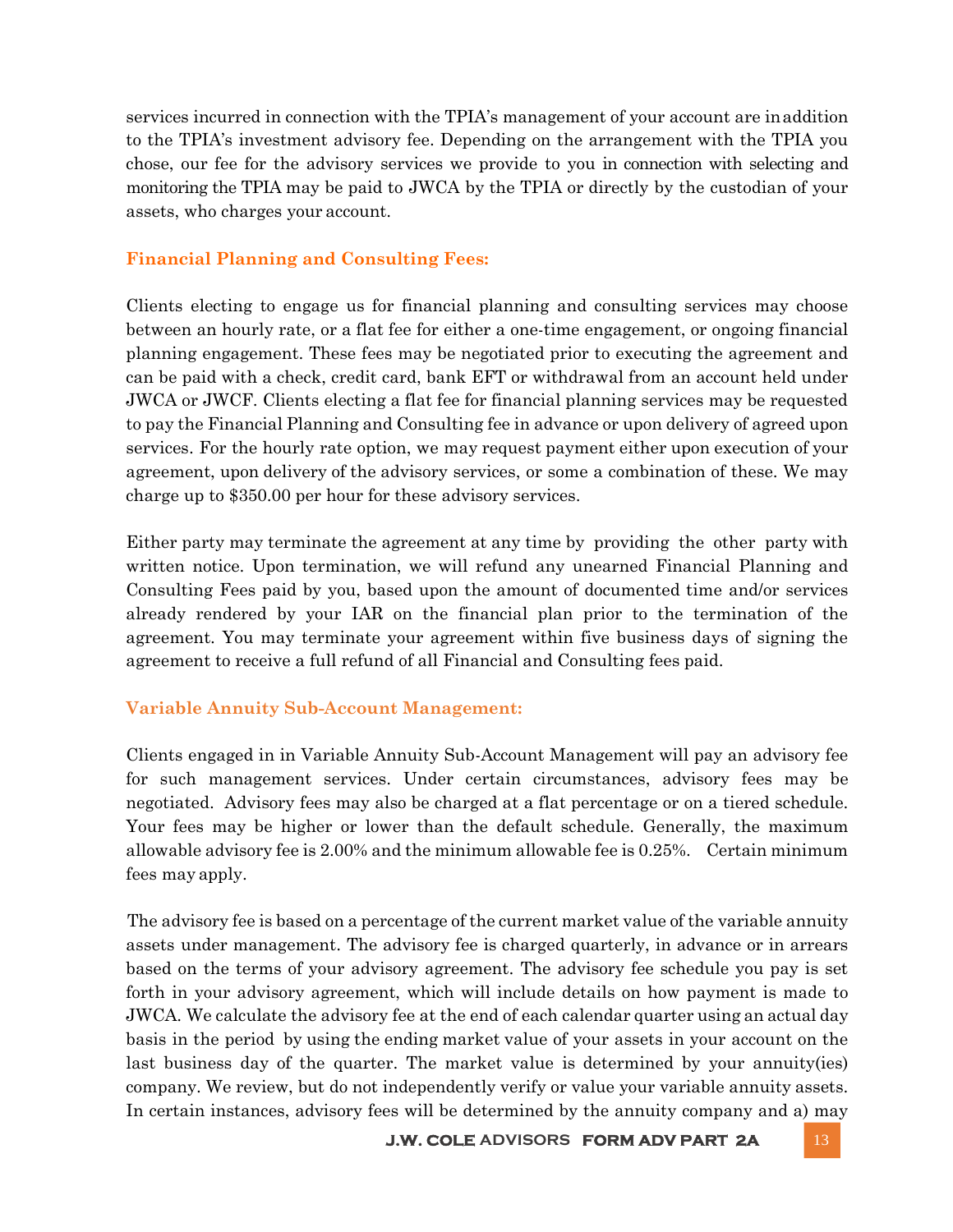only allow for fee billing in arrears or advance, b) may be based on daily average asset values compared to an end of quarter value, c) may calculate fees monthly or quarterly, and d) have different rules regarding credits or debits relating to additions or withdrawals. You should review closely the criteria used by the annuity company contained within their agreement for determining and debiting advisory fees.

Your IAR, acting in his/her capacity as registered representatives of JWCF, may also receive or received commissions on the sale of variable annuities to you. In addition to commissions, variable annuities also carry internal fees. These commissions and fees create a conflict of interest if your representative recommends a variable annuity purchase to you, and as a result, receives both a commission on your purchase of your variable annuity in his/her capacity as a Registered Representative of JWCF, in addition to subsequent advisory fees for sub-account management. Your IAR must disclose this conflict of interest to you when the agreement is executed. Upon notification that a pre-paid advisory service has been terminated, we will automatically pro-rate the period in question and rebate back to you any fees due. It is not necessary for you to separately request the rebate.

You also have the option to select Third-Party Investment Advisers ("TPIA's") to manage the sub-accounts in your variable annuity. Under this relationship, you pay the TPIA's management fee (and any other fees as identified in the TPIA's ADV Part II) per your agreement with the TPIA. You will also pay JWCA a solicitor's fee for the referral made by your IAR to the TPIA. This solicitor's fee is negotiable. The default fee is one percent (1%). Your TPIA will charge all of the fees to your account and forward us our portion as solicitor.

A "no-load" annuity generally charges lower fees and expenses and is not sold on a commission basis. Typically, a load annuity, sold on a commission basis, is not transferable into a similar no-load product offered by the same annuity company. In other words, if you have a load annuity, you will not likely be able to convert this annuity to a no-load annuity, even if it is held with the same annuity company. While no-load annuities do not charge a commission and have lower annual fees, they may also lack certain features and benefits of load annuities, such certain income riders. Please speak with your IAR regarding the features and benefits of the various annuities available to you.

### **Important Considerations Regarding Direct Billing to Your Custodian:**

Generally, your signed agreement authorizes us to bill advisory/Management fees to the custodian of your account and directs your custodian to debit advisory fees from your account. Your statements produced by the custodian will reflect each advisory fee deduction from your account. You may withdraw the authorization for direct billing of these fees at any time by notifying us, or your custodian, in writing.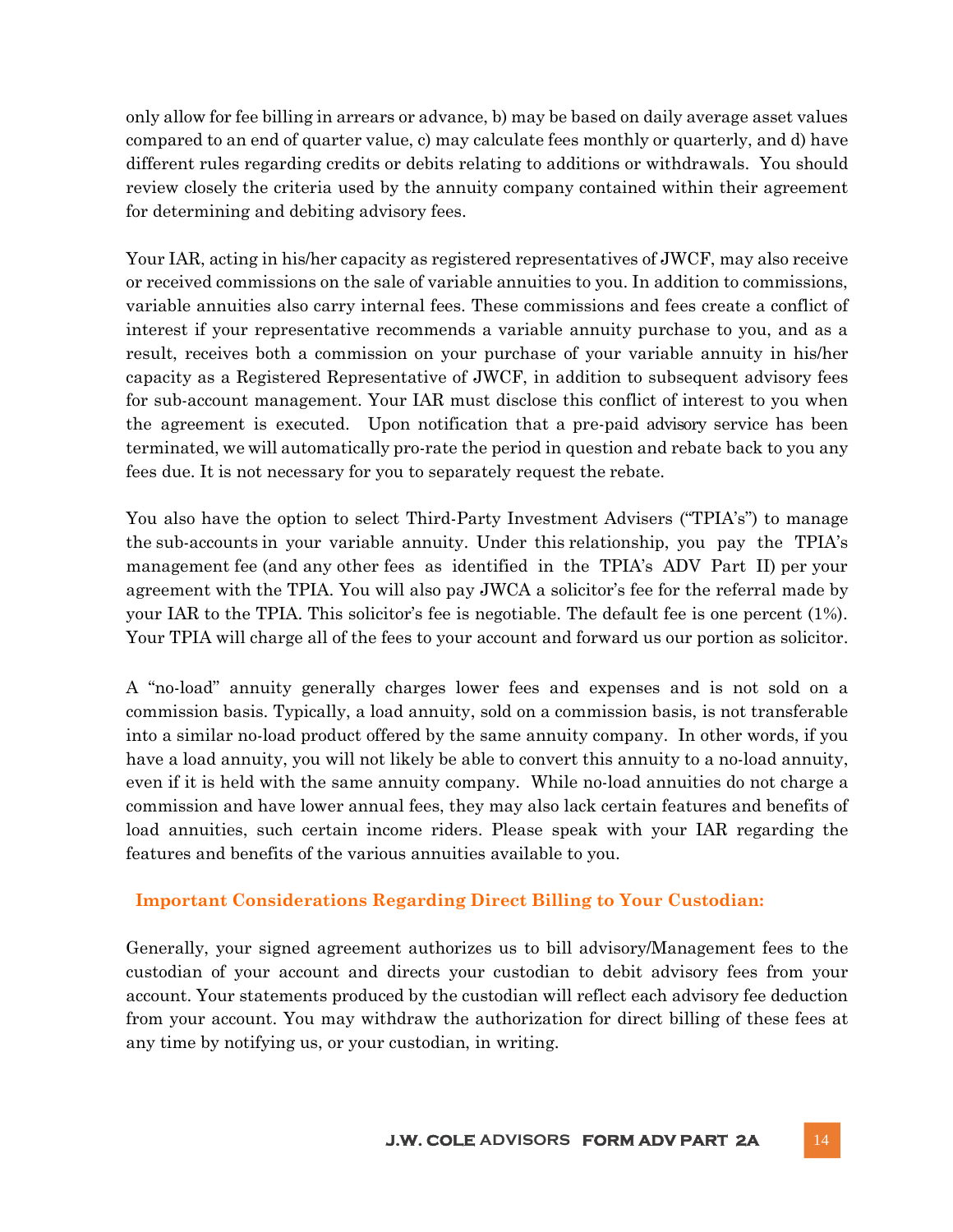## **Conflict of Interest Considerations Regarding Mutual Funds and Variable Annuities:**

All fees paid to JWCA for advisory services are separate and distinct from the internal fees and expenses charged by mutual funds and/or variable annuity sub-accounts, which are described in each mutual fund's or variable annuity's prospectus. Generally, these internal mutual fund and variable annuity fees and expenses include a management fee for the mutual fund or annuity and other expenses. Variable annuities also generally pay distribution fees to JWCF, often referred to as 12b-1-fees. This creates a conflict for JWCA as it incents the Firm to recommend such annuities to increase revenue paid to JWCF, a broker-dealer with which JWCA maintains an expense sharing arrangement. The Firm mitigates this conflict by requiring its IARs to act in the Client's best interest when recommending annuities, and their respective share classes; supervising IARs' recommendations and advice; and regularly converting mutual fund share classes that charge 12b-1 fees to lower-cost share classes when appropriate. 12b-1 fees associated with mutual funds are automatically credited back to your account by NFS.

Specifically, for advisory accounts that are not categorized as Employee Retirement Income Security Act of 1974 ("ERISA") qualified client plan accounts, every 60 days, the Firm reviews whether you are invested in the mutual fund share class with the lowest overall fees available on the specific platform in which your mutual fund assets are custodied, consistent with your best interest. The review may determine you are invested in a share class that pays 12b-1 fees, even though a lower cost share class is available. The Firm remedies this conflict by initiating on a regular basis a share class conversion on applicable client assets, from a higher cost share class to a lower cost share class, if we determine that conversion is in your best interest. However, certain limitations may apply that would cause the Firm to not to convert the funds to a lower share class including, but not limited to, minimum investment requirements by the mutual fund pre-approval requirements, surcharges imposed by the custodian, short-term redemption fees, etc. Because custodians may assess different surcharges, some mutual fund share classes deemed to be most appropriate at one custodian may be different at another custodian. Additionally, as stated above, to the extent a non-12b-1 fee paying fund share class is unavailable on the NFS platform, any 12b-1 fees generated are automatically credited back your account by NFS.

Certain funds also charge transaction fees to purchase or sell the fund. Advisory accounts that incur such transaction costs, commonly referred to as "ticket charges," are referred to as "Transaction-Based Advisory Accounts." At your IAR's discretion, he/she may choose to pay for your associated transaction costs. Please note, if your IAR elects to pay for such transaction costs, there is a conflict of interest in that your IAR is incented to not recommend that you purchase and sell securities as the IAR will have to pay the transaction costs.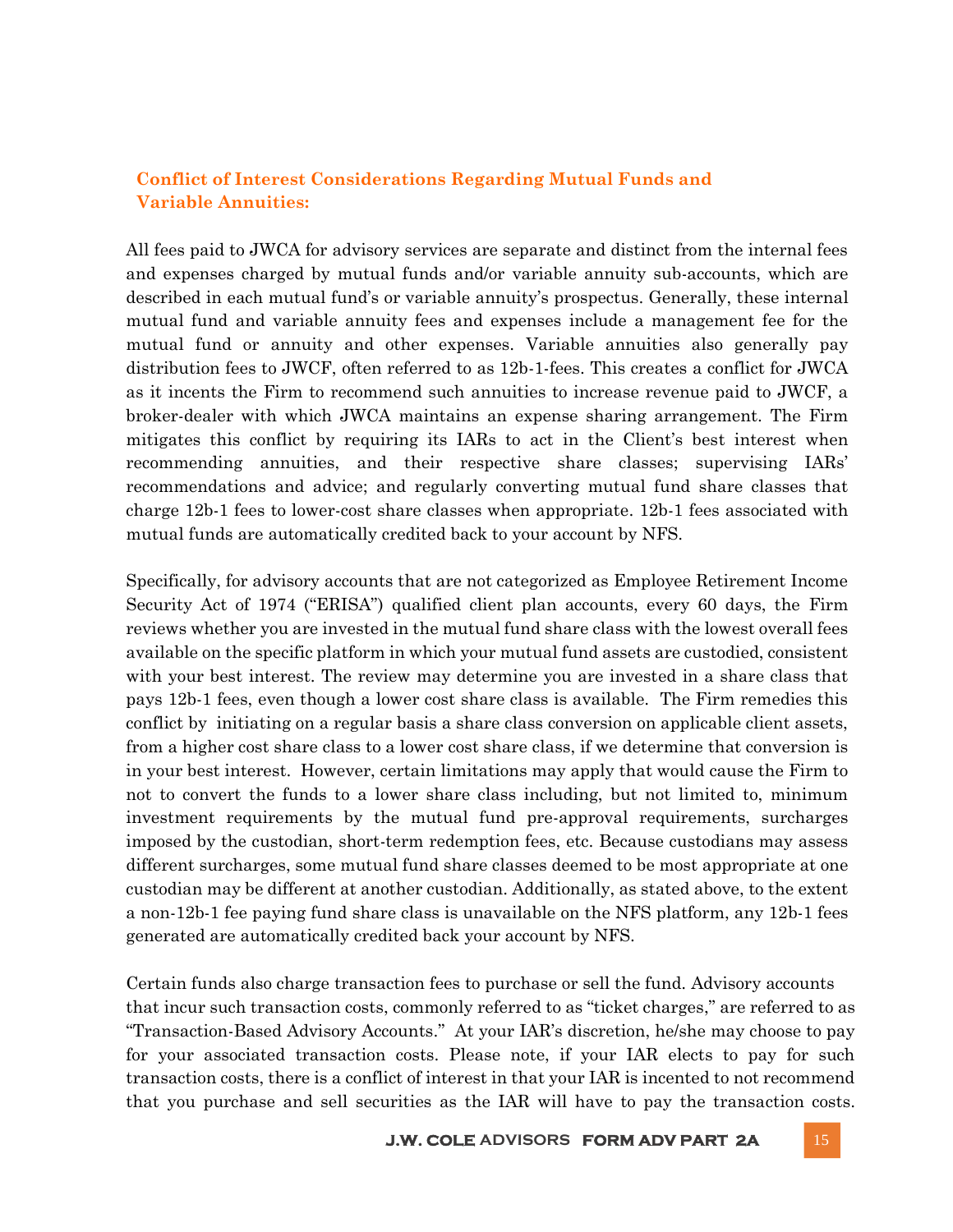However, you will still be charged other fees including an advisory fees, program fees and miscellaneous fees charged by the custodian, even if there are no purchases or sales of securities in your advisory account. In an "Asset-Based Advisory Account" (i.e. A Wrap Account), transaction costs are included in the investment advisory fees you pay. However, the program fee in an Asset-Based Advisory Account is higher than the program fee in a Transaction-Based Advisory Account and other miscellaneous fees also apply. You should review and discuss with your IAR, all JWCA fees and those fees charged by mutual funds, variable annuities, and other entities to fully understand the total amount of fees you are paying.

If your IAR, in his/her capacity as a registered representative with JWCF, receives a commission on certain investment purchases made with assets held in your account, this creates a conflict of interest. There is an incentive for your IAR to recommend investment products, not necessarily based on your needs, but based on the compensation received by the IAR in his/her capacity as a registered representative of JWCF, and then move the investments to an advisory account and receive advisory fees on the same investments. Your IAR is therefore required to waive the advisory fee on these assets for a period of time.

Your JWCA advisory account may also contain certain assets for which no active investment advice is being given. These assets will be considered "excluded assets" and will not be billed a Management Fee (advisory fee) while considered excluded. These assets are not considered part of the advisory relationship with your IAR. While a Management Fee will not be charged, any program fees or miscellaneous fees will still apply to your; such fees are based on the total account value and includes both billable and excluded assets. Examples of excluded assets may include securities with disadvantaged tax consequences; restricted, control, affiliate, employer securities or other investments you may have an attachment to, securities for which your IAR is prohibited from giving advice, as well as existing investments not recommended to you by your current IAR. The time period that the advisory fee is excluded will be determined on a case-by-case basis.

The assets subject to an investment fee waiver (i.e., "fee-excluded") do not include a waiver of 12b-1 payments, which are mitigated by the steps discussed above. It is important to note that a commission paid to your IAR, in their capacity as a registered representative of JWCF on an excluded asset, may be higher than the amount of the advisory fee that would have otherwise been charged on the asset if it was not an excluded asset.

## **Conflicts of Interest Related to Loans**

JWCA provides various benefits and/or payments to newly-associated JWCA IARs to assist the IARs with the costs associated with transitioning the IAR's clients' business to JWCA (including IARs' foregone revenues caused by their transition to JWCA) by offering forgivable loans to such IARs. These IARs, in turn, each execute a "Promissory Note" to JWCA. The Promissory Note reflects the IAR's obligation to pay back the loan, including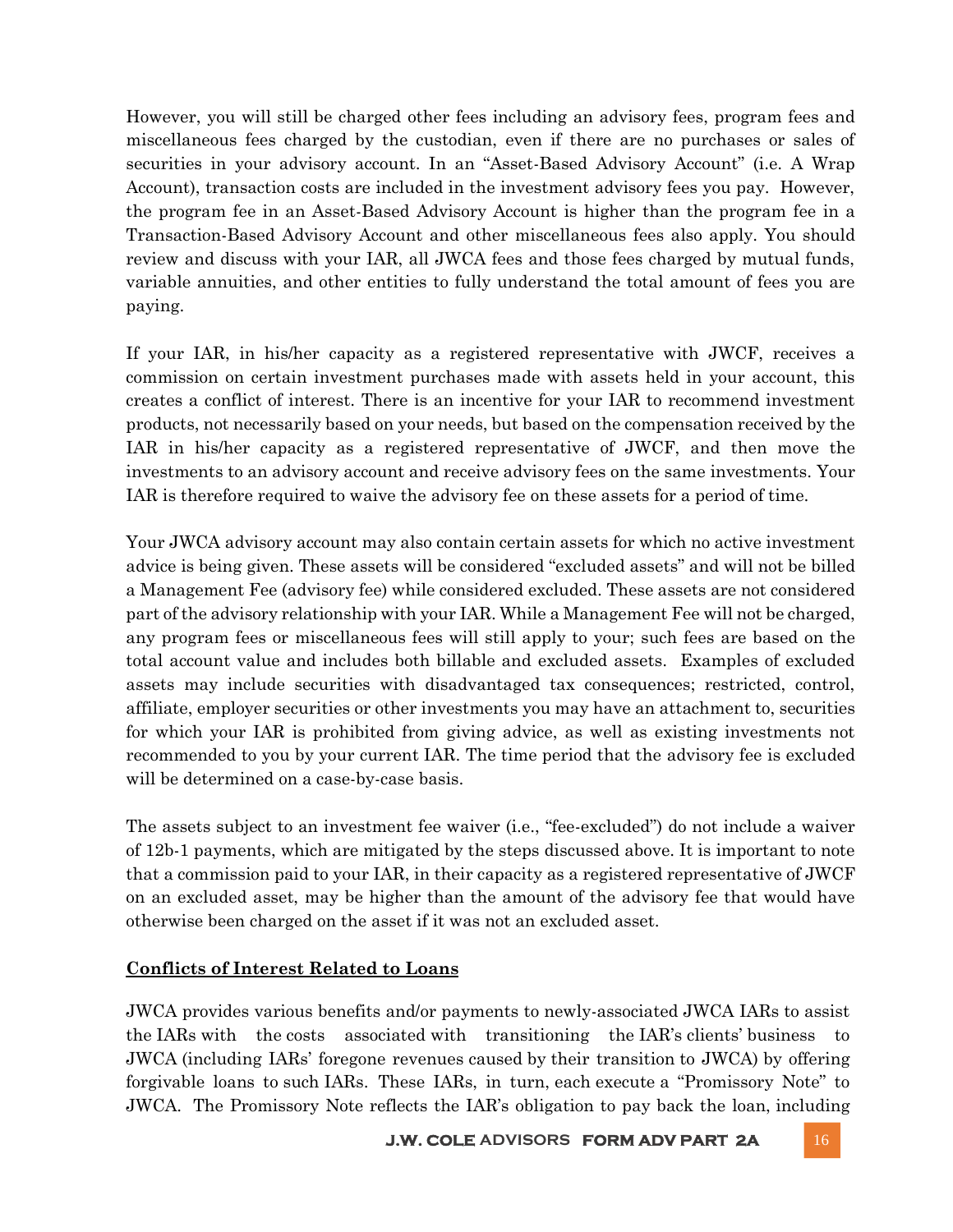interest, *unless* the IAR meets certain agreed-upon terms, which then result in the loan being forgiven by JWCA. The agreed-upon terms generally require the IAR to remain associated with JWCA as an IAR for a period of time. While an IAR who meets the agreedupon terms of a forgivable loan causes JWCA to forego the financial benefit of the loan repayment, the forgivable loans are structured by JWCA in such a manner that when the IAR remains associated with JWCA for a certain period of time, JWCA will generally receive an economic benefit from that IARs continued association with JWCA, so that the loan can be forgiven. The forgivable loans are generally in the form of payments by JWCA/JWCF to the IAR with favorable interest rate terms as compared to those of a traditional lender.

The proceeds of the forgivable loan may be used for a variety of purposes by the IAR, including but not limited to, providing working capital to assist in funding the IAR's business, satisfying any outstanding debt owed by the IAR to the IAR's prior firm, offsetting account transfer fees (ACATs) as a result of the IAR's clients transitioning to a JWCAapproved custodial platform, technology set-up fees, marketing and mailing costs, stationery and licensure transfer fees, moving expenses, office space expenses, staffing support and termination fees associated with moving accounts. However, JWCA does not verify that any forgivable loan proceeds given to an IAR are actually used for transition costs.

The amount of a forgivable loan to an IAR can be significant in relation to the overall revenue earned or compensation received by the IAR from his/her prior firm. The amount of the forgivable loan to the IAR is generally based the IAR's production established at his or her prior firm. For example, the amount of a forgivable loan may be based on a percentage of the revenue earned, or assets serviced by the IAR at the prior firm. As stated above, the loan is then forgiven by JWCA if the IAR remains associated with JWCA for a required number of years.

The IAR's receipt of a forgivable loan creates a conflict of interest in that an IAR has a financial incentive to recommend that a client switch from securities, investment programs and services, and advisory options that the client maintained at the IAR's prior firm to advisory options available through JWCA so that the IAR can continue to be compensated. JWCA and its IARs attempt to mitigate these conflicts of interest by supervising and oversighting IARs to reasonably ensure that the IARs' clients use JWCA's services that are appropriate and based on the benefits that such services provided to clients. The supervisor of the IAR is not generally made aware of forgivable loans provided to the IAR, nor is the supervisor incented by the production of the IAR. However, clients should be aware of this conflict and take it into consideration in deciding whether to establish or maintain a relationship with the IAR and/or JWCA. Further, clients maintain the right not to use JWCA's services.

In addition to forgivable loans to IARs to assist with their transition to JWCA, occasionally JWCA may provide other loans to IAR's. These loans are generally intended to assist an IAR with the acquisition of another IAR's book of business or other business-related activities.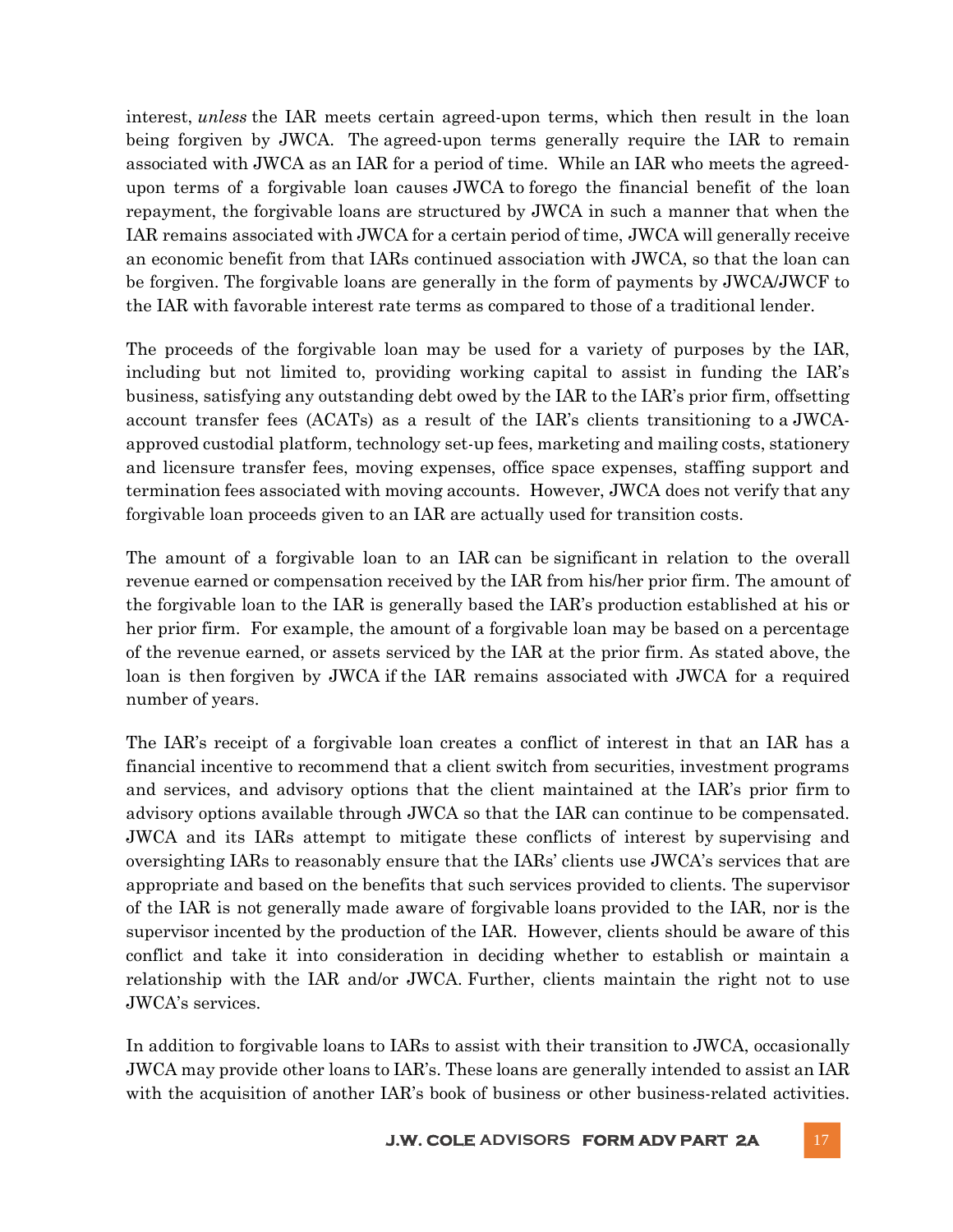However, JWCA does not verify that any payments made by it are used for such activities. The supervisor of the IAR is not generally made aware of loans provided to the IAR, nor is the supervisor incented on the production of the IAR.

## **Item 6 – Performance-Based Fees and Side-by-Side Management**

JWCA does not charge any performance-based fees (fees based on a share of capital gains  $\alpha$ on a share of capital appreciation of your assets). However, there may be some TPIAs offered by JWCA who charge performance-based fees. You should review the specific TPIA's Form ADV Part II to identify such fees.

## **Item 7 - Types of Clients**

JWCA provides the advisory services described above to: individuals, partnerships, pension and profit-sharing plans, trusts, estates, charities, corporations, and other entities. JWCA imposes certain conditions for starting or maintaining an advisory account. Generally, our Transaction-Based Advisory Account Program requires a minimum of \$10,000; our Asset-Based Advisory Account Program requires a minimum of \$100,000; and our Managed Account Solutions Program requires a minimum of \$5,000 in cash or securities. We may terminate the agreement if the account does not meet the minimum amount required. At our discretion, we may waive this requirement if, for example, you have additional or related accounts that collectively exceed the minimum requirements. Certain minimum fees apply.

TPIAs also impose minimum fees and may require larger minimums than JWCA. Please review all agreements and request your IAR to explain any fees or account requirements prior to executing your written agreement.

JWCA does not require a minimum account size for financial planning services but does impose a minimum fee.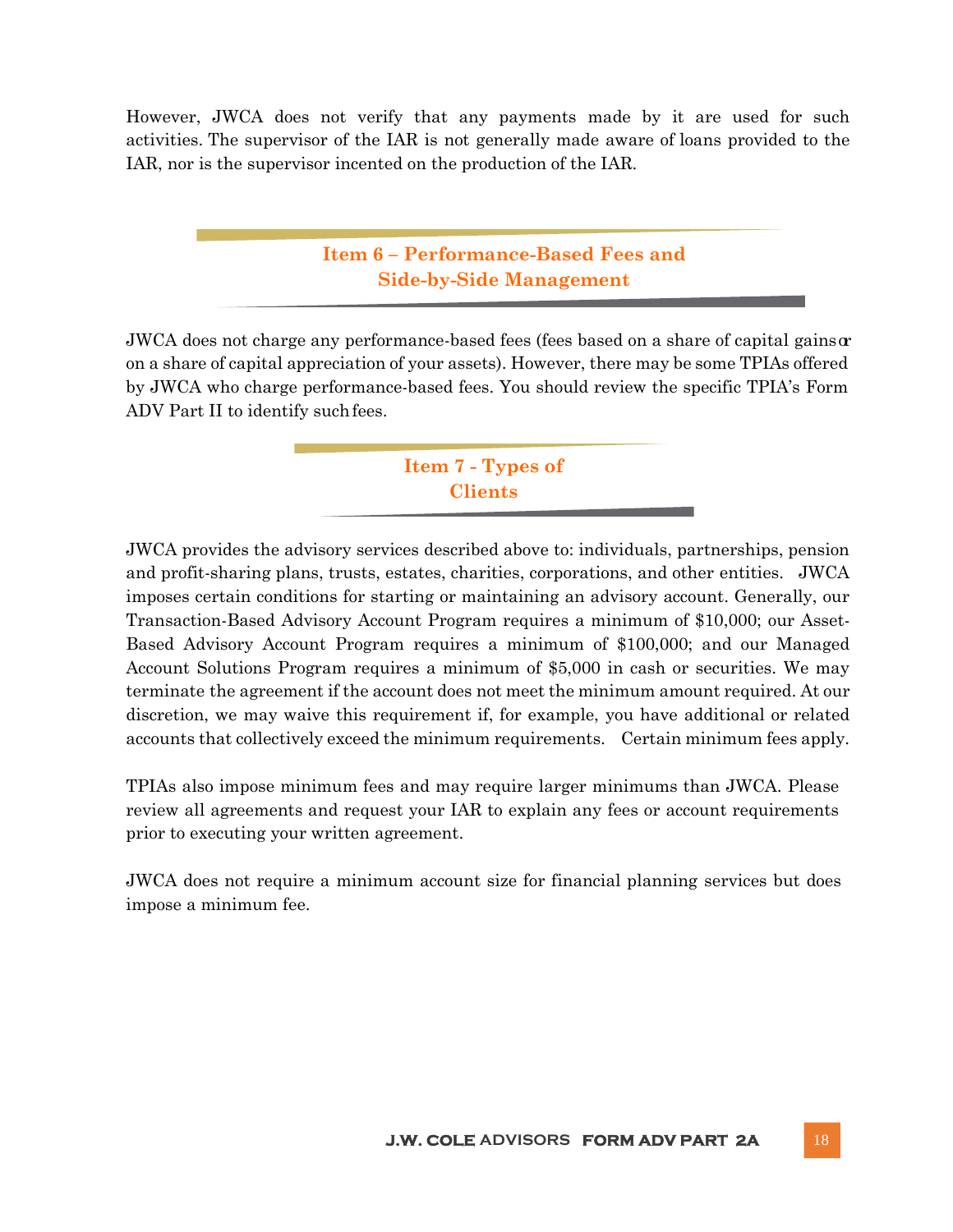## **Item 8 - Methods of Analysis, Investment Strategies and Risk Loss**

## **Methods of Analysis:**

Your IAR can employ various methods of investment analysis to evaluate securities for potential investment recommendations. These methods may include but are not limited to the following:

**A.) Fundamental Analysis**: A technique that attempts to identify investment opportunities by comparing an estimated true value of a company versus its current market value. The estimated value is conducted by assessing the company's current financial condition and consideration of other important company factors including, but not limited to: revenue projections, profitability, competitive advantages, liability exposure, management expertise, industry outlook, etc. Because it can take a long time for the market to reflect the company's value, one risk associated with this method of analysis is that potential gains may not be realized until the security's market price rises to the company's estimated true value, if at all. Furthermore, the information collected may be incorrect resulting in an inaccurate estimate of earnings, which may be the basis for the investment's value. Even if the information is correct, given the uncertainties of the markets, the analysis may ultimately prove wrong. If the company's security prices adjust rapidly to new information, relying upon fundamental analysis for investment opportunity may not result in favorable performance.

**B.) Technical Analysis:** A technique involving the analysis of past securities price movements to identify trends and attempt to forecast future price movements for potential investment opportunities. Unlike fundamental analysis, technical analysis does not analyze the company's value, but instead, analyzes the security's price movement in the market.

- Charting is a form of technical analysis in which the price and volume information for a security is analyzed using mathematical equations. The results are then graphically represented to illustrate patterns and identify potential investment opportunities.
- Cyclical analysis is another form of technical analysis, which focuses on the regularity of movements in the market and attempts to time the trading to coincide with anticipated market cycles.

Technical analysis studies the supply and demand in the market in an attempt to determine what direction, or trend, will continue in the future. However, there are risks involved with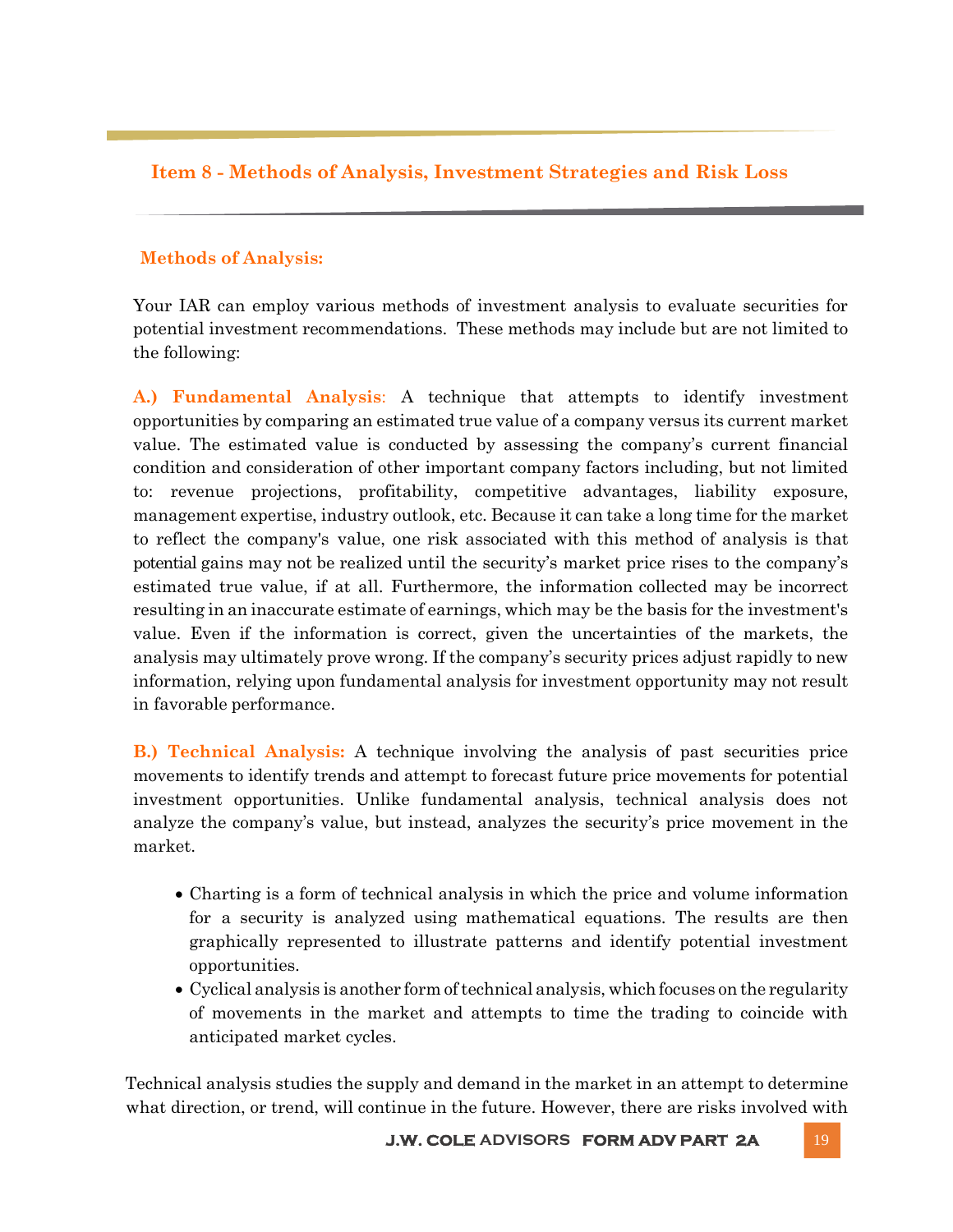the technical analysis method, including the risk that trends will change unpredictably and that market timing results may not be favorable if the analysis does not accurately predict future price movements. Daily changes in securities prices often follow random patterns and may not be predictable with any reliable degree of accuracy.

## **Sources of Information:**

Your IAR obtains information from a number of sources, both public and by purchase, including financial newspapers and magazines, reviews of corporate documents and activities, research materials prepared by third-parties, corporate rating services, annual reports, prospectuses and filings with the SEC, and company press releases. JWCA believes these resources for information are reliable and regularly depend on these resources for allowing your IAR to make investment recommendations; however, JWCA is not responsible for the accuracy or completeness of this information.

## **Investment Strategies:**

The investment strategy recommended for you is based upon the initial financial profile information you provided to your IAR, as well as your goals. Prior to choosing an investment strategy, it is important to review with your IAR your investment objectives, risk tolerance, tax objectives, liquidity needs, and any other relevant financial considerations. Thereafter, such considerations should be reviewed at least annually. All investments carry a certain degree of risk and no particular investment style or portfolio manager is suitable for all types of investors.

Your IAR may use a variety of investment strategies depending on your circumstances, financial objectives, and needs. Your IAR may recommend implementing one or more of the following investment strategies: long-term purchases (generally held at least a year); shortterm purchases (generally held less than a year); trading (typically held less than 30 days); margin transactions (purchase of a security on credit extended by a custodian based on the value of securities in your account); and option transactions (call and put positions). If you are uncomfortable or object to any investment strategy proposed or used by your IAR, we request that youpromptly advise JWCA or your IAR of your concerns. Since you will receive confirmations from your account custodian for every transaction in your account, you need to contact JWCA at (866) 592- 6531if any transaction or series of transactions, in your view, is objectionable in any way. If you do not contact JWCA within sixty (60) calendar days, you are implicitly agreeing that each transaction, series of transactions, and investment strategy is consistent with your investment suitability and goals.

### **Risk of Loss:**

Investing in securities involves the risk of loss. Electing to follow the advice your IAR provides, indicates you have understood, are prepared for, and accepted this potential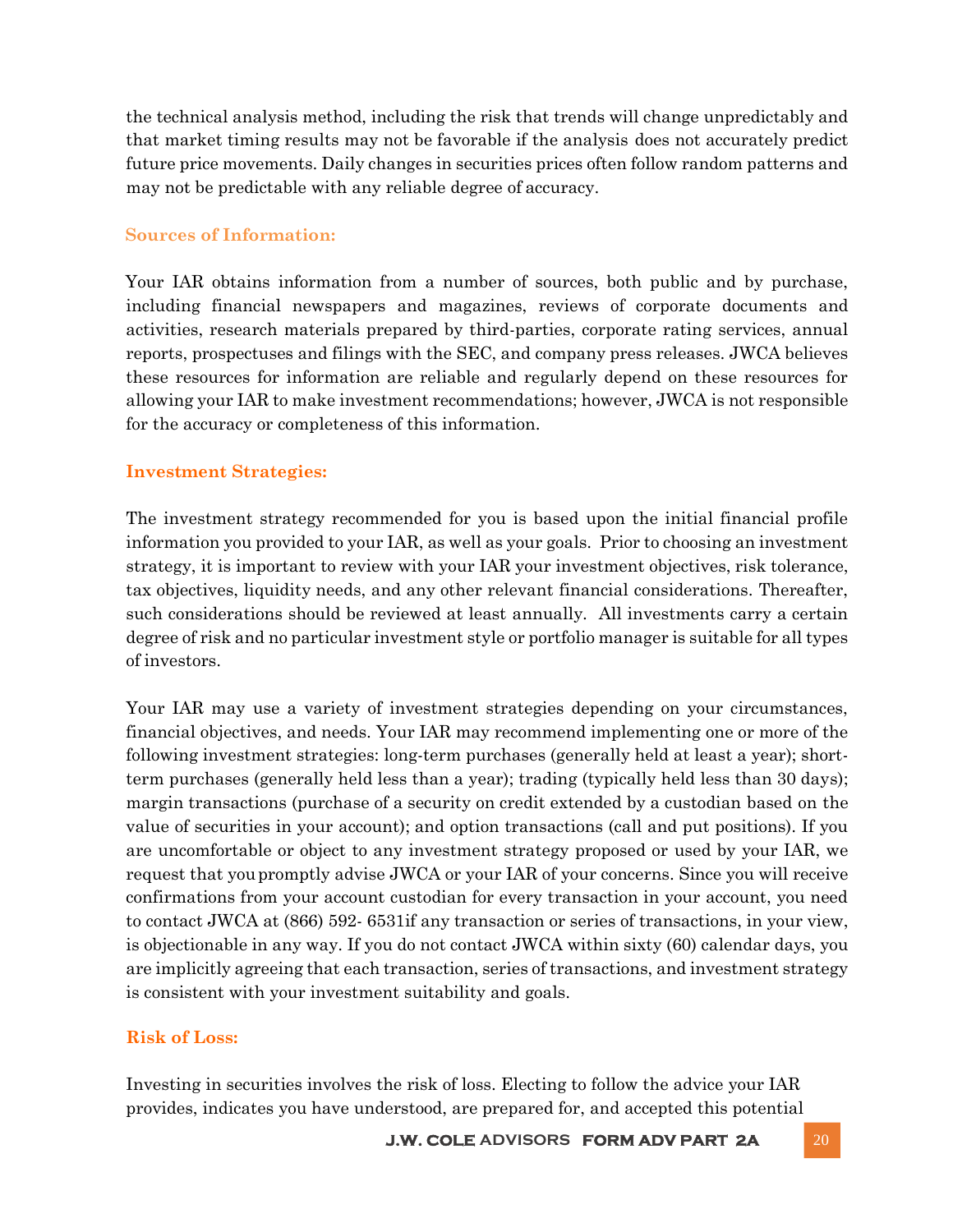outcome. Investors face various risks, including but not limited to any or all of the following types of investment risks:

- **Market Risk:** The values and prices of securities may fluctuate in reaction to tangible events such as an underlying security's operating results; or intangible events such as political, social, economic; or the forces of investor supply and demand. Securities values may decline upon negative influences from any of these circumstances.
- **Interest Rate Risk:** Fixed income securities (e.g. bonds) typically have an inverse relationship with the movements of interest rates, meaning the prices of bonds will generally decrease during periods of rising interest rates. Interest rates can change based on a number of economic factors including but not limited to inflation, U.S. Federal Reserve monetary policy, and supply/demand.
- **Credit Risk:** There are three forms of Credit Risk which can impact the price of a security.
	- **Default Risk** occurs when an issuer (e.g. a company or government entity issuing a bond) fails to satisfy the terms of the obligation with respect to the timely payment of interest and the repayment of the amount borrowed.
	- **Credit Spread Risk** represents the risk investors experience when the yields of fixed income securities fluctuate and affect the market value of the bond. The credit spread risk is generally determined by the yield of a fixed income security relative to its risk-free alternative.
	- **Downgrade Risk** is the risk that bond prices will decline, due to a downgrade in its issuer's credit rating as assigned by agencies such as Moody's or S&P.
- Liquidity Risk: Risk that a given security or asset cannot be readily traded, such as when there are few buyers for a security. This results in potentially having to sell the security at a loss.
- **Business Risk:** The probability of loss inherent in an organization's operations and environment that may impair its ability to experience profit, negatively affecting the company's security's price.
- **Inflation Risk:** The uncertainty over the future real value of assets, due to the prevailing economic conditions.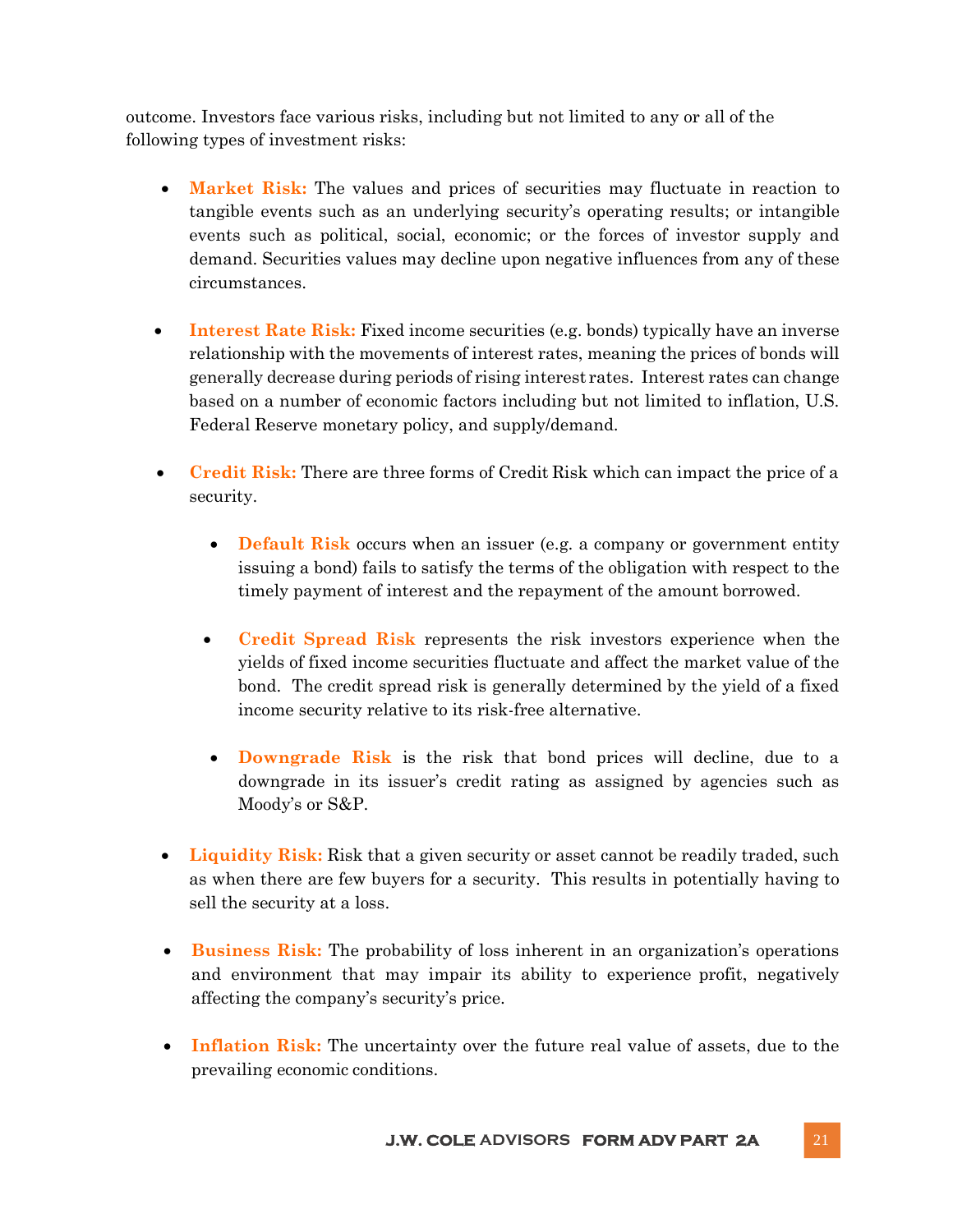• **Political Risk:** Risk that investment returns could suffer as a result of political changes or instability.

You should work with your IAR to attempt to identify the balance of risks and rewards that are appropriate and comfortable for you. However, it is still incumbent on you to ask questions if you do not fully understand the risks associated with any investment or investment strategy. By opening an advisory account, you are explicitly acknowledging that you understand and accept that there is always a risk of loss, or below-market rates of performance.

While your IAR strives to render his/her best judgment on your behalf, many economic and market variables are beyond the control of your IAR and JWCA and these variables may affect the performance of your investments. JWCA and your IAR cannot assure you that your investments will be profitable, or that no losses will occur in your investment portfolio. Past performance is one consideration with respect to any investment or investment advice, but it is not a predictor of future performance. If you are ever uncomfortable or unhappy with your investment performance, you need to contact your IAR immediately to discuss your concerns or contact JWCA at (866) 592- 6531.

**Item 9 - Disciplinary Information**

On August 25, 2021, JWCA, without admitting or denying the findings, consented to the entry of an Order by the Securities and Exchange Commission that its mutual fund share class selection practices resulted in an unaffiliated broker-dealer, with which JWCA maintained an expense sharing arrangement receiving three types of fees generated by certain transactions in JWCA advisory accounts without being fully disclosed. Between January 2014 and November 2016, JWCA recommended that JWCA advisory clients purchase or hold mutual fund share classes that charged 12b-1 fees when lower cost share classes were available for the same fund(s). Between January 2014 and March 2021, JWCA recommended that JWCA advisory clients purchase or hold mutual fund share classes which resulted in an unaffiliated broker-dealer, with which JWCA maintained an expense sharing arrangement, receiving revenue sharing payments when lower-cost share classes of the same mutual funds were available and would have resulted in no or lower revenue sharing. Additionally, between September 2016 and March 2020, the same unaffiliated broker-dealer received revenue sharing payments when client assets were invested in certain share classes of money market funds used as "cash sweep vehicles" when other, non-revenue sharing money market fund options were available.

JWCA failed to adequately disclose to advisory clients the conflicts of interest relating to the payments of these fees and its selection of certain mutual fund or money market share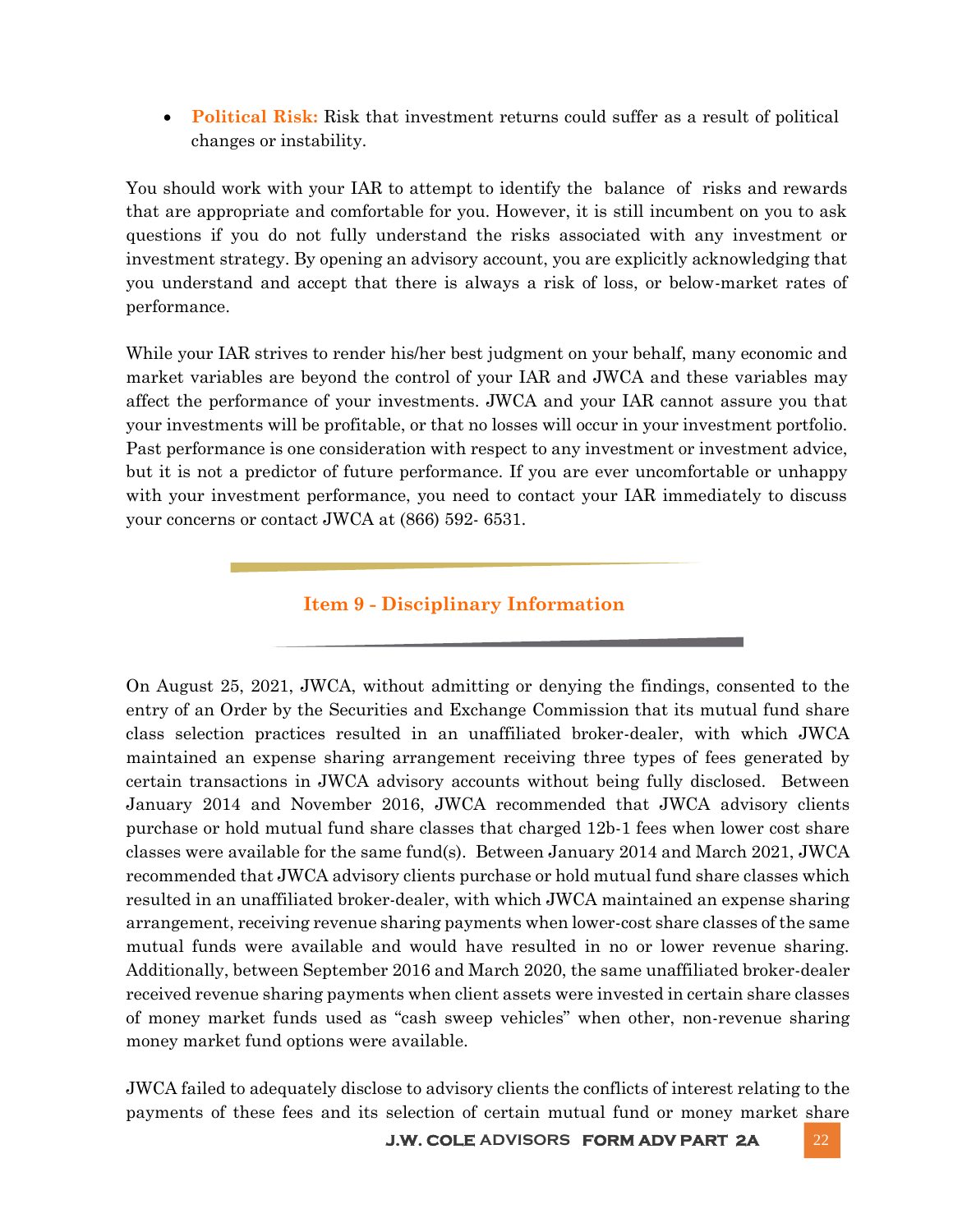classes that paid such fees. As a result of this conduct, JWCA, without admitting or denying the findings, consented to an Order that found JWCA violated Sections 206(2) and 206(4) of the Advisors Act and Rule 206(4)-7 thereunder. Pursuant to the Order, JWCA was ordered to cease and desist from committing or causing any violations and any future violations of Sections 206(2) and 206(4) of the Advisers Act and Rule 206(4)-7. Further, JWCA received a censure and agreed to pay disgorgement, prejudgment interest and a civil penalty totaling \$1,957,053.11. JWCA will comply with the undertakings enumerated in the Order. To review the order, visit: sec.gov/litigation/admin/2021/ia-5832.pdf.

## **Item 10 - Other Financial Industry Activities and Affiliations**

JWCA and JWCF are not under common ownership and are separate companies. JWCA and JWCF share a physical office location and mutually seek to minimize expenses of administration by sharing certain equipment, supplies, and other administrative and office expenses.

When we selected JWCF as an outsourced serviced provider, we considered the variety of JWCF's services, financial stability and competitive commission rates in our effort to provide brokerage services that meet your needs. In the capacity of a registered representative with JWCF, your IAR normally earns commissions on purchases and sales of securities and insurance products. This creates a conflict of interest when your IAR recommends the purchase of product, for which they receive a brokerage commission. To mitigate any conflicts, JWCA does not require you to purchase any recommended brokerage products from our IARs in their capacity as registered representatives of JWCF, or to utilize JWCF, for any products or services. You are free to purchase such products from another broker-dealer. If you do choose to use JWCF brokerage services, JWCA further mitigates this conflict by excluding certain products sold on a commission basis at JWCF, which are then transferred into an advisory account, from billable assets for the purpose of calculating your advisory fee (Management Fee) (for a certain period of time), as described above in the "Item 5 - Fees and Compensation" section.

Referral arrangements with an unaffiliated professional may also present a conflict of interest because JWCA and/or your IAR may have a direct or indirect financial incentive to recommend another professional's service as a result for his/her referral of clients to JWCA. While we believe that compensation charged by outside professionals is competitive, such compensation may be higher than fees charged by other professionals providing the same or similar services.

Some IARs are licensed in other professional capacities such as accountants, attorneys, and insurance agents. These other professional services are separate and distinct from JWCA's

**J.W. COLE ADVISORS FORM ADV PART 2A** 23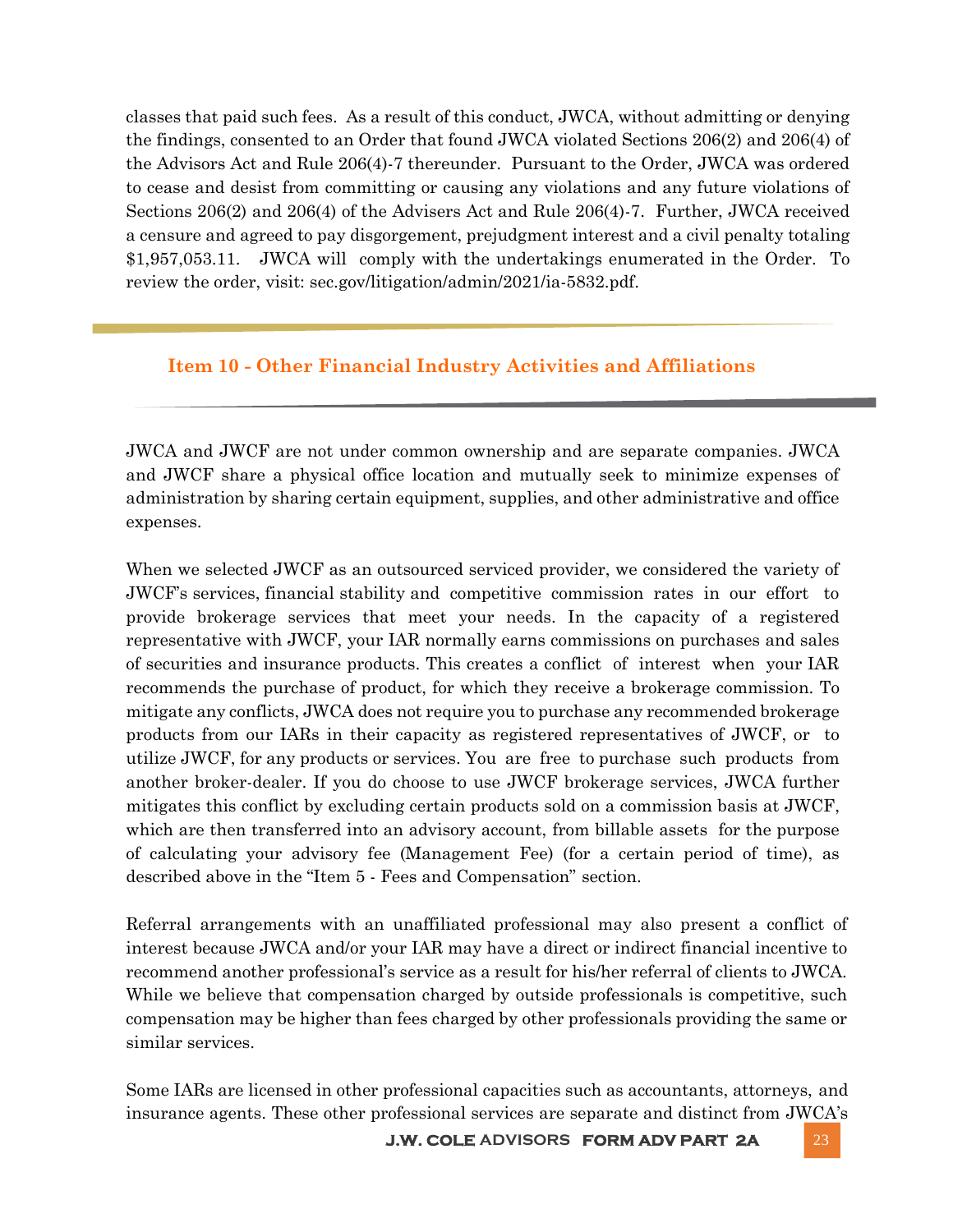advisory services. When you use these businesses to purchase or sell insurance, or to obtain accounting, tax, legal or other professional services, you will incur commissions, fees, and/or charges. These charges are separate and distinct from JWCA and are not part of JWCA's advisory fees. When an IAR recommends that you utilize a separate service, these generate additional sources of compensation for the IAR and therefore creates a conflict of interest. To mitigate such conflicts, JWCA will never require you to utilize a separate service offered by your IAR, nor are you required to implement any tax, legal, investment, or other recommendations through such businesses. You are always free to use any accountant, attorney, insurance agent, or any other professional of your choice.

In some instances, we may allow your IAR to independently own their own Investment Adviser (IA) firm. In such cases, your IAR is then dually registered as an IAR of both JWCA, and their own investment adviser firm. As a result, your IAR may provide advisory services to you under their own advisory firm, or under JWCA as described in your written agreement. In every situation, you should carefully consider any conflicts of interest when your IAR offers other advisory professional services, for which they receive additional compensation.

JWCA also has a dedicated team of IARs in its corporate office who operate a "doing business as" ("dba") unit of JWCA, known as "Dash-Wealth." In addition, a small subset of Dash-Wealth employees, who are IARs of JWCA operate their own offices around the United States. Dash-Wealth is not a registered investment adviser. JWCA Dash-Wealth IARs may service certain accounts of JWCA clients that are not currently serviced by other JWCA IARs. In some cases, JWCA Dash-Wealth IARs are compensated as employees of JWCA, and such compensation can include a salary, bonus and other things of value as set out above. Dash-Wealth is an affiliate of both JWCF and JWCA.

## **Item 11 - Code of Ethics**

JWCA has adopted a Code of Ethics describing the standards of business conduct that we expect all officers, directors, employees, and IARs to follow. Our Code also describes certain reporting requirements that individuals associated with JWCA, or employed by us, must comply with.

JWCF, in its capacity as a broker-dealer may buy and sell securities in their proprietary accounts. In addition, IARs buy and sell securities in their own accounts. These accounts are known as "proprietary accounts." Also, your IAR may recommend to you and other clients, securities in which he/she is personally investing or is recommending to other clients. Both scenarios create a conflict of interest. To mitigate any potential conflicts, JWCA may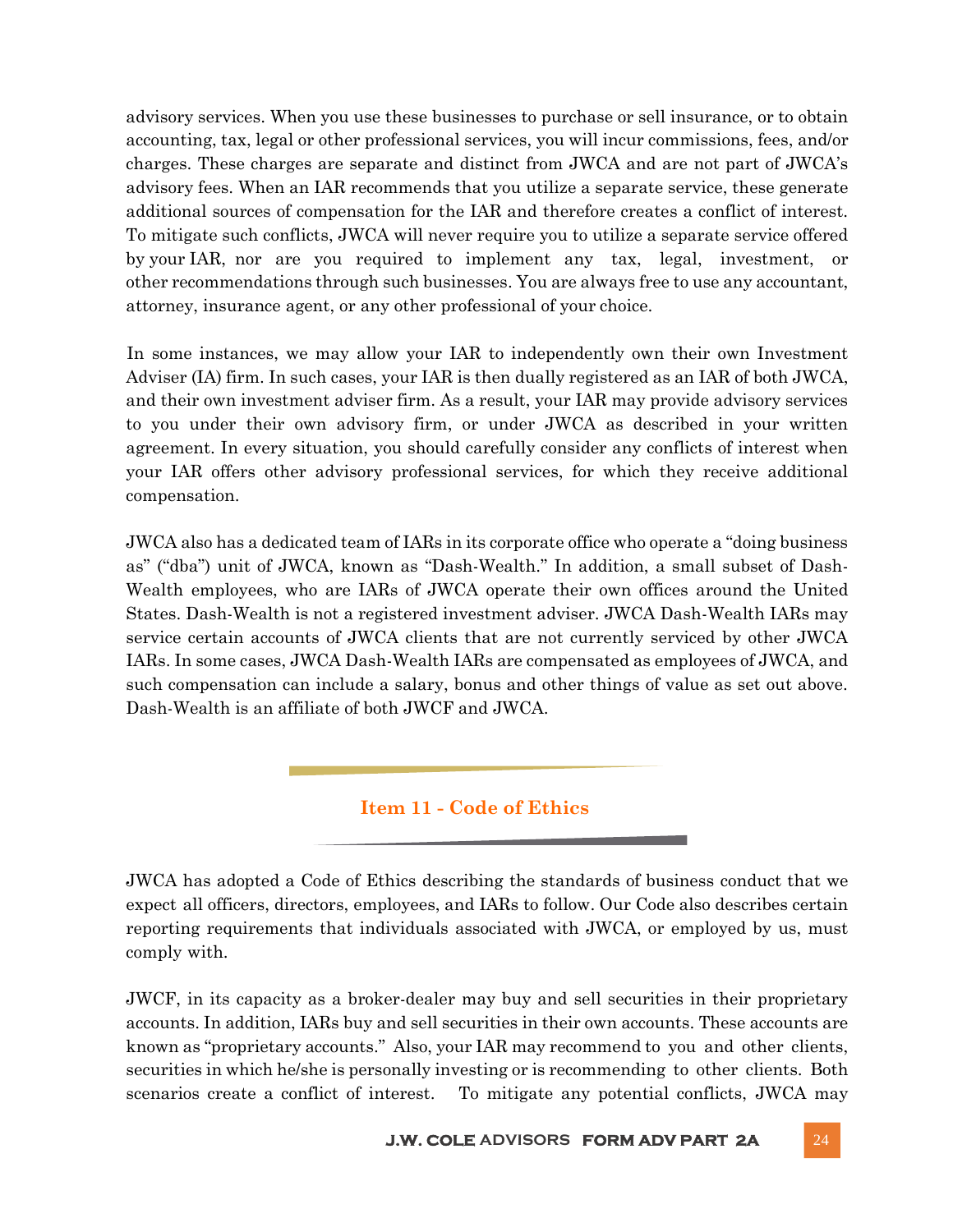aggregate orders for securities transactions for more than one client. In appropriate circumstances, the aggregation may include proprietary accounts. However, we strive to treat each client fairly and will not favor any given client or proprietary account. JWCA, does not maintain proprietary accounts.

JWCA does not act as principal in securities transactions. JWCF, in its capacity as a brokerdealer, may act as principal when buying or selling fixed-income securities. In these situations, your trade confirmation will notify you that JWCF acted as principal for the transaction. JWCF will only act as a principal for fixed-income products if this action can secure a better price for you in the open market. This will result in a lower overall cost to you, compared to an automated trade. Appropriate JWCA personnel monitor these transactions. If a conflict of interest arises, we will promptly notify you of such a conflict.

Further, we maintain internal policies which generally prohibit IARs from knowingly buying or selling securities from a client, as principal and effecting agency cross transactions involving a client. However, it is possible that the executing broker-dealer, without your IAR's knowledge or our knowledge, could inadvertently cross your transaction. A cross trade is where buy and sell orders for the same asset are offset without recording the trade on the exchange. Appropriate JWCA personnel will review cross transactions, as well as transactions by employees and related persons, in an effort to ensure best price execution and minimize any conflicts of interest.

You may request a copy of our Code of Ethics by contacting our corporate office, at (866) 592- 6531 or email us at: **[compliance@jw-cole.com.](mailto:compliance@jw-cole.com)**

**Item 12 - Brokerage Practices**

JWCA does not require you to use a specific broker-dealer to execute securities transactions for your account. However, we have established a relationship with JWCF, and with their clearing firm, National Financial, LLC ("NFS"), a subsidiary of Fidelity Investments, which acts as custodian. We also use Institutional Wealth Services ("IWS"), a business unit and a division of Fidelity Institutional and a subsidiary of Fidelity Investments, TD Ameritrade Institutional and Schwab Institutional as custodians.

In the absence of a written pre-approval from JWCA allowing the use of another brokerdealer, your IAR will utilize JWCF to execute securities transactions for your advisory account through its relationship with NFS. As described in "Item 10 – Other Financial Industry Activities and Affiliations" when selecting JWCF as the broker-dealer, it creates a conflict of interest, if your IAR is dually registered as a registered representative of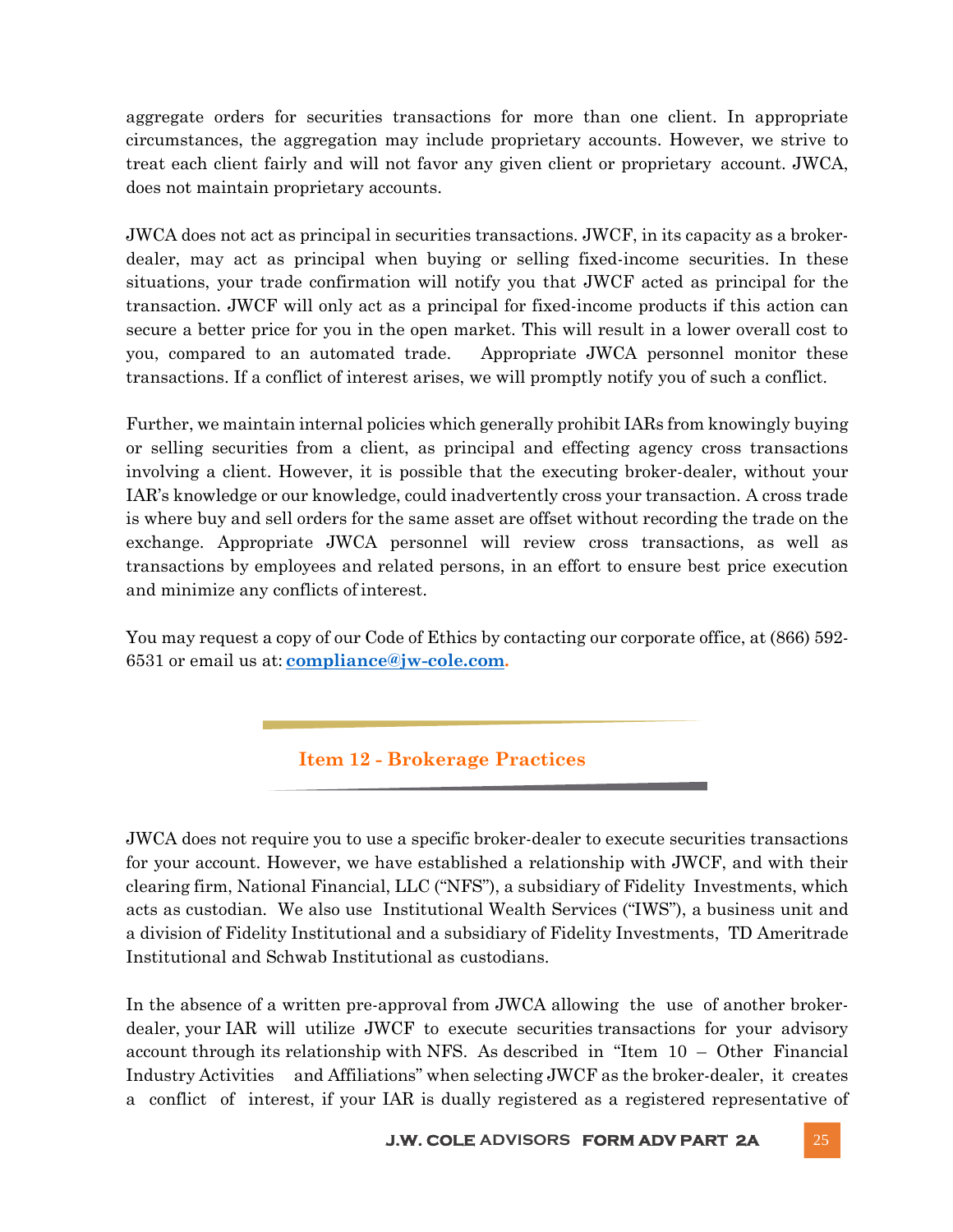JWCF. JWCA allows for this conflict by considering the additional services provided. However, JWCA must determine, in good faith, that the amount of any commission or transaction fee paid to JWCF is reasonable in relation to the value of the brokerage services provided. This is viewed in terms of either a particular transaction, or our overall responsibilities with respect to accounts, as to which we exercise investment discretion. JWCA may evaluate other broker-dealers from time to time, to determine if a better combination of services and commission rates are available for our clients.

#### **JWCF Conflicts of Interest:**

Any transaction fees you pay as a result of a securities transaction for your account will be determined according to standard rates in effect at JWCF, or as negotiated by you and your IAR. Transactions fees charged by JWCF are competitive in the industry, but are not the lowest transaction fees available. These transaction fees are charged by the applicable custodian, paid by you in your JWCA account and partially shared with JWCF. They are not shared with your IAR or JWCA. The sharing of transaction fees with JWCF is a conflict of interest when your IAR is affiliated with both JWCF and JWCA. This conflict is mitigated, since these charges are not shared with your IAR, and JWCA does not require you to use JWCF to effect transactions. You always have a choice as to the type of advisory services that you select. Asset-Based advisory programs do not separately charge transaction fees as the transaction fees are included in the overall advisory fee. However, the overall cost you will incur if you participate in our wrap fee program may be higher or lower than you might incur by separately purchasing the same types of securities in our Transaction-Based Advisory Program as the Program fee in our wrap accounts is higher than a Program Fee in a transaction-based advisory account. Since you have the ability to choose the type of account you want, including the fee structure and the custodian, we believe this mitigates this conflict.

### **Variable Annuities:**

Variable annuities are complex investments offered by insurance companies. Investment in a variable annuity contract is subject to general market risk and the insurance company's credit risk. Variable annuities are regulated under both securities and insurance laws and the related rules and regulations. Variable annuities may offer benefits and features that may or may not have value to you depending on your circumstances, which your IAR will discuss with you. Similar to other investments, commissions are paid for the purchase of variable annuities (excluding fee-based variable annuities) and there are often surrender charges for early liquidation of a variable annuity. These charges are clearly listed in the product's prospectus. You will find additional information about the risks, commissions, surrender charges, and other expenses in the prospectus.

Similar to mutual funds, insurance companies may charge a variety of fees against the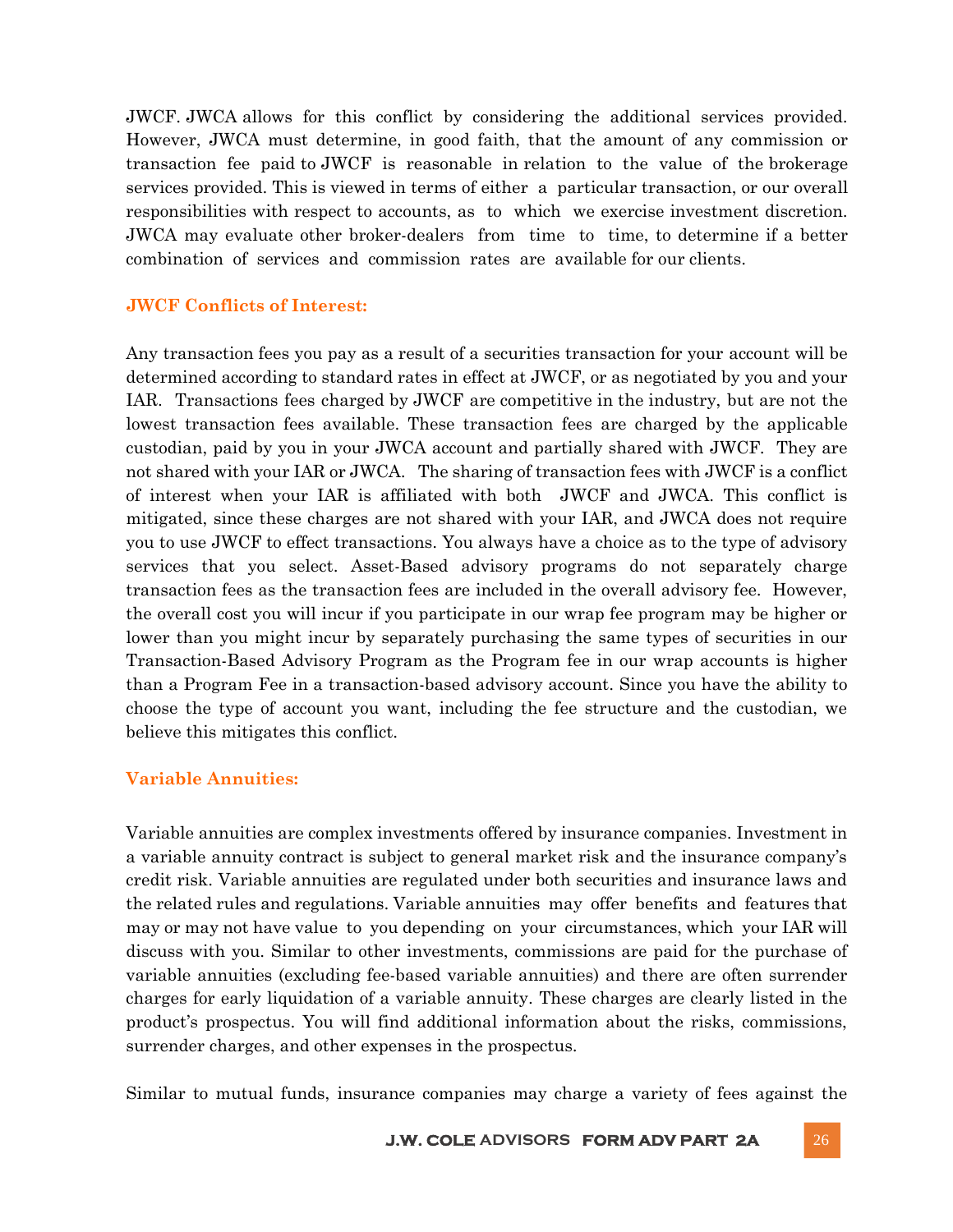assets invested in the sub-accounts of the insurance contract. As noted above, this typically means there are two layers of advisory fees incurred: one layer by the insurance company and one layer to JWCA for your advisory services.

As described in more detail in "Item 10 - Other Financial Industry Activities and Affiliations," many of our IARs are also registered representatives with JWCF and licensed to sell general securities products, such as commission-based variable annuities. If your IAR, in their capacity as a representative of JWCF, receives any compensation in connection with the sale of those products, it creates a conflict of interest. To mitigate this conflict of interest, among other things, you are not required to purchase any brokerage products through JWCF.

## **Benefits Received:**

Brokerage service providers frequently offer us other products and services that assist us in managing and administering clients' advisory accounts, but these may not directly benefit your account. JWCA often uses many of these products and services to service all, or a substantial number of, our client accounts, including providing these services for accounts that are not utilizing alternate broker/dealer services. These products and services include software and other technology that:

- 1. provide us access to client account data, such as trade confirmations and account statements;
- 2. facilitate trade execution and allocate aggregated trade orders for multiple client accounts;
- 3. provide market reports, pricing and other economic data;
- 4. facilitate payment of our fees from our clients' accounts; and
- 5. assist with back-office functions, recordkeeping, and client reporting (See section below "Soft Dollars" for research benefits received.

Brokerage service providers also offer a wide variety of other services intended to help us manage and further develop our business enterprise. These services include support and assistance in such areas as: compliance; legal; business consulting; publications; conferences on practice management and business succession, and access to employee benefits providers; human capital consultants; and insurance providers. Brokerage service providers, at times, provide other benefits to us, such as educational events or occasional business entertainment of our personnel. In evaluating whether to recommend a custodian for your assets, JWCA and/or your IAR may take into account the availability of some of these services and other arrangements as part of the total mix of factors considered, in addition to the nature, cost or quality of custody and brokerage services. The availability of these services from brokerage service providers creates a conflict of interest. However, to mitigate this conflict, JWCA does not encourage or limit the benefit of these products and services to only clients utilizing a specific brokerage service provider's services. JWCA allows the use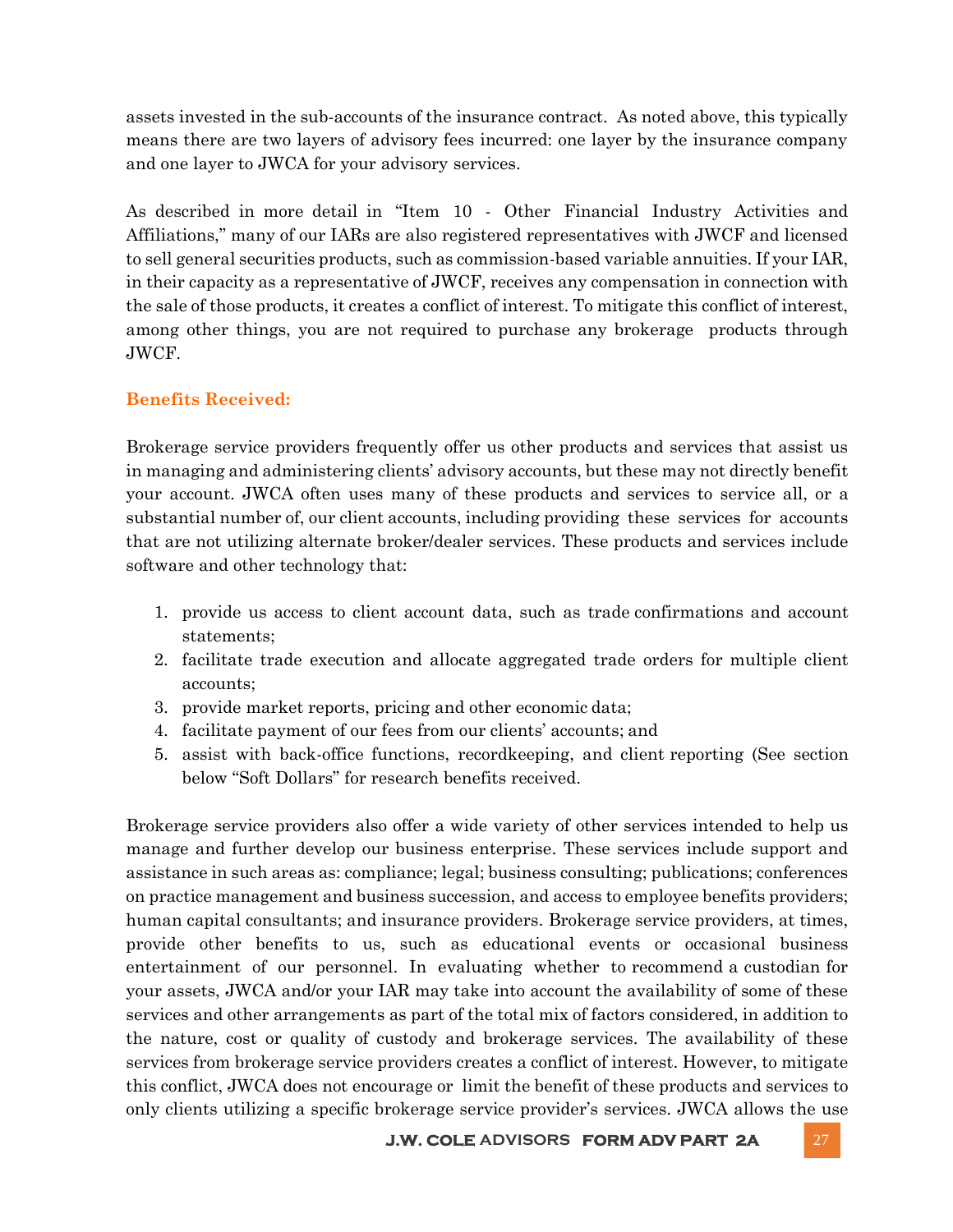of the market data and other services provided by the brokerage service providers or other institutions, with which our clients have accounts, for the benefit of all clients.

Unless directed otherwise by you, we seek to negotiate commissions, mark-ups, and other brokerage fees to ensure a reasonable rate based on multiple factors, including execution prices which we review annually to determine their reasonableness.

## **Soft Dollars:**

The Firm may enter into an agreement with our brokerage service providers to allow JWCA to receive certain brokerage and research products and services that qualify under Section 28(e) of the Securities Exchange Act of 1934. These benefits associated with this agreement may not directly benefit you.

## **Client Referrals:**

JWCA receives no referral from our brokerage service providers or third party in exchange for using that broker-dealer or third party.

## **Expense Sharing:**

JWCA has an expense sharing agreement with JWCF in connection with providing us with office space, office equipment, and administrative services in return for JWCA directing securities transactions for execution and clearing to NFS. This agreement provides a financial benefit to JWCA, which does not directly benefit you. However, to mitigate this conflict of interest, you may utilize a different broker-dealer to purchase your securities, as described in more detail below under the "Directed Brokerage" section.

### **Cash Balances**:

### **Cash Sweep**

Cash balances in your advisory account are normally placed in a cash sweep account or, in some instances, "cash alternatives," such as a money market fund which typically pays you interest on the cash in your advisory account. As disclosed above, JWCA does not custody client accounts and you, the Client, have the ability to decide where your account will be custodied. While JWCA does not require you to use any particular custodian, the Firm has a relationship with a broker-dealer, JWCF (see Item 4 above), and JWCF's clearing firm, NFS. Cash sweep accounts and money market funds offered through JWCA are typically custodied at NFS.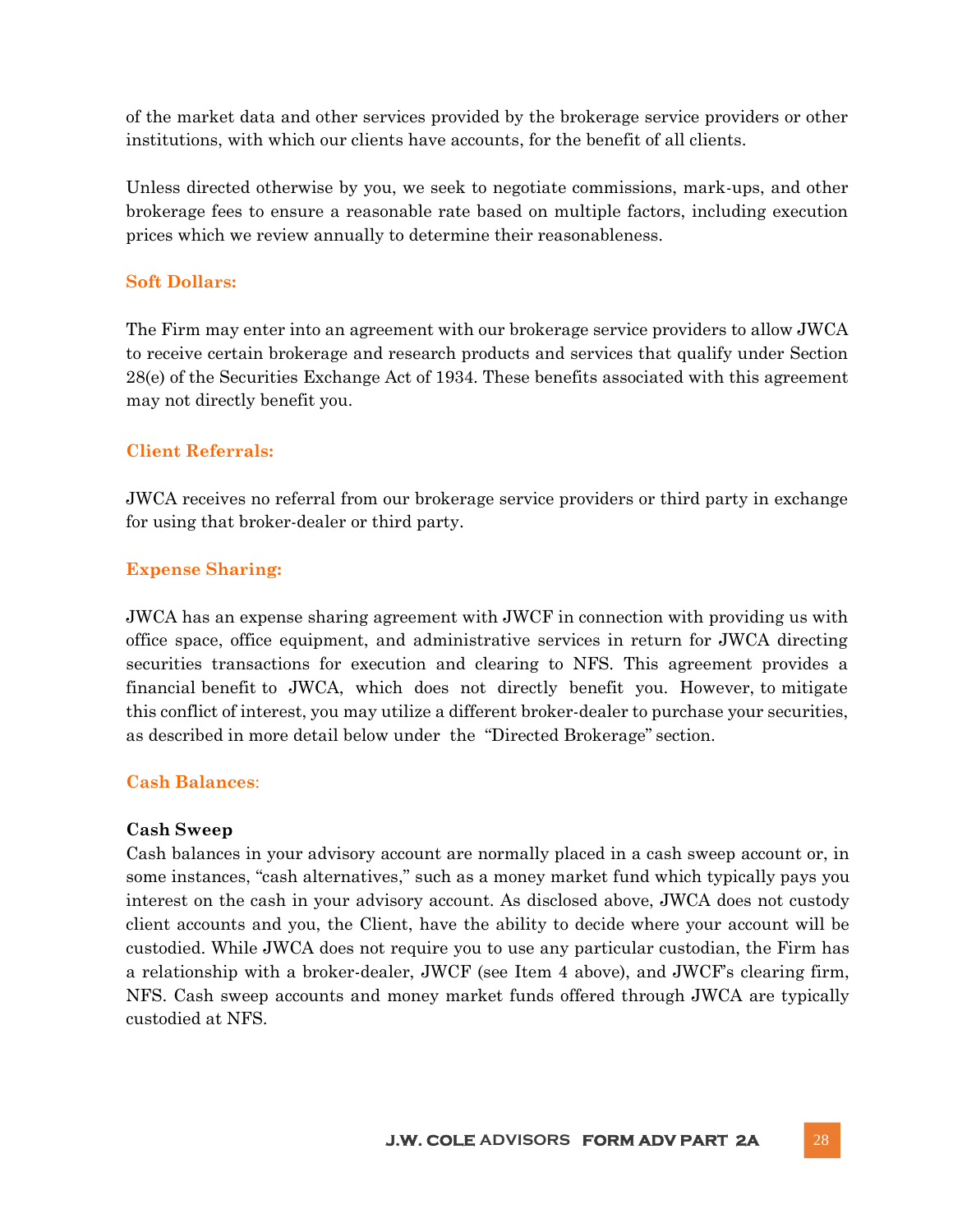## **Cash Sweep Accounts Custodied at NFS through JWCF**

In an effort to minimize potential conflicts of interest, the default for cash sweep on the NFS platform will be the "FDIC – Insured Deposit Sweep" ("QPRMQ"). This option provides you with FDIC protection that other options do not afford. In some cases, specifically clients who have certain entity accounts, where QPRMQ is not available, the Fidelity Government Money Market Fund ("SPAXX") will be used. JWCA will periodically review, and if necessary, convert your Cash Sweep Account to the most appropriate option for your investment account. Note that when your cash balance is placed in a FDIC-Insured option or a money market fund, the cash balance is not invested in securities.

## FDIC-Insured Deposit Cash Sweep Accounts:

As previously mentioned, your cash will be held in an FDIC-Insured Deposit Cash Sweep Account (often referred to as QPRMQ) for accounts custodied at NFS, through JWCF. QPRMQ is considered a cash sweep account. QPRMQ pays you interest on the cash balance of your advisory account. That cash balance, however, also incurs several fees: (1) a management fee, charged by JWCA; (2) an asset-based fee charged by NFS; and (3) certain internal fees paid to each Program Bank participating in QPRMQ. (Additional details about this account, including information about fees charged by the account manager, can be found in the Fidelity® Cash Management Account FDIC-Insured Deposit Sweep Program Disclosure).

The recommendation to open a FDIC-Insured Deposit Cash Sweep account and the potential for JWCA to generate fees based on your use of that account creates certain conflicts of interest between you and JWCA and/or between you and your IAR:

JWCA Management Fee. The management fee charged by JWCA to you is determined based on the total value of the assets in your advisory account, including any cash balance in an FDIC-Insured Deposit Cash Sweep. JWCA is incentivized to recommend that you maintain your cash positions in your advisory account, as opposed to outside your advisory account, because this increases the amount of assets in your advisory account subject to the Management Fee.

1. NFS Asset Based Fee: NFS receives a fee from participating Program Banks on all assets held by JWCA clients in an FDIC-Insured Deposit Cash Sweep account (such as QPRMQ). NFS shares a portion of that fee with JWCF pursuant to a revenue sharing agreement. JWCF receives up to an annual rate of 1.85% across all assets held in FDIC-Insured Deposit Cash Sweep. The fee is determined in the aggregate and based on a percentage of the average daily balance of all assets held in the FDIC-Insured Deposit Cash Sweep. Participating Program Banks may pay rates of interest that are lower than prevailing market interest rates. The NFS Asset Based fee is not shared with JWCA or your IAR, but, because JWCA and JWCF have entered into an expense-sharing agreement (see Item 4 above), there exists a conflict because use of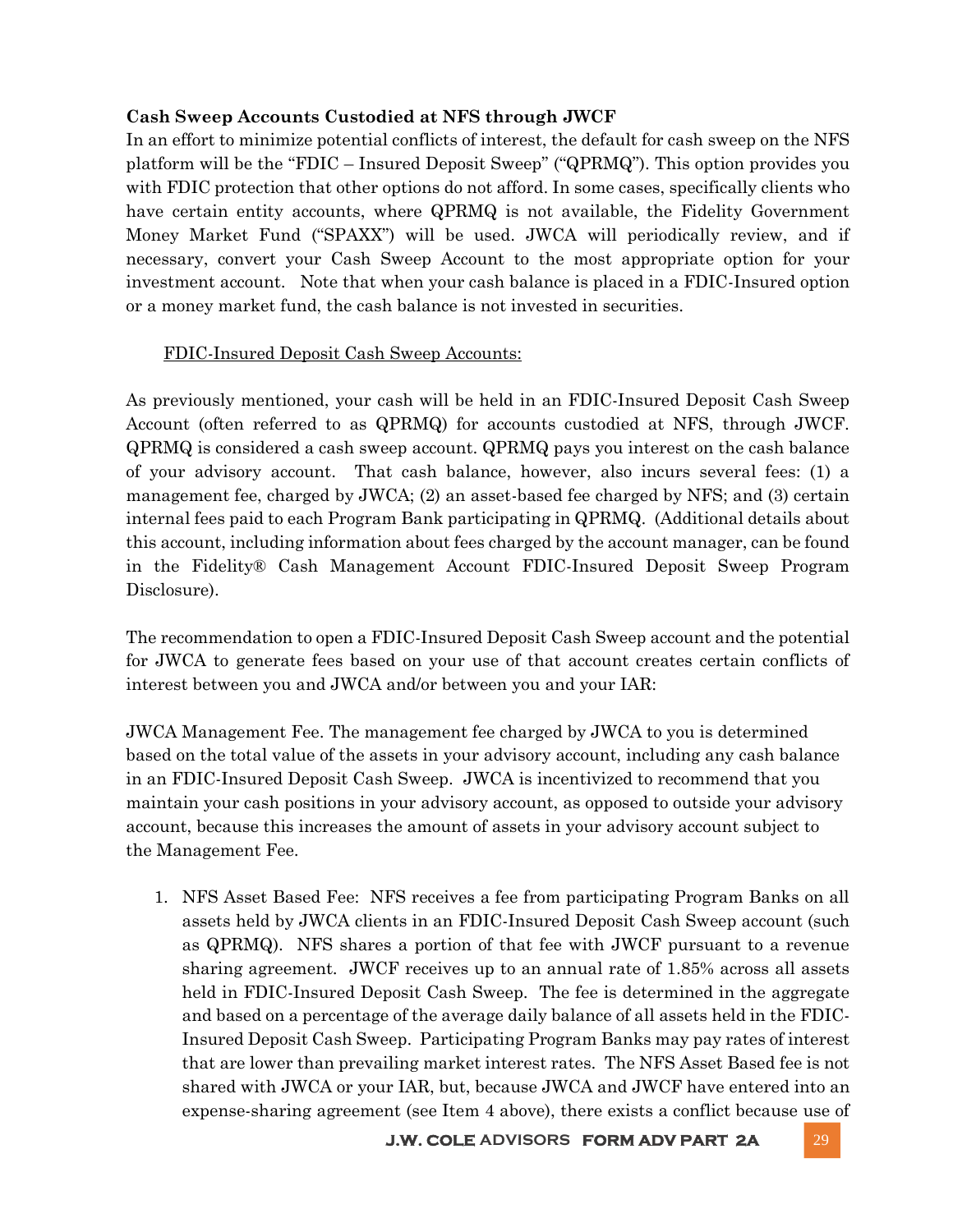the FDIC-Insured Deposit Cash Sweep account by JWCA clients results in additional revenue to JWCF. As noted above, however, there is no requirement that you use NFS as your custodian.

## **Mutual Funds, Index Funds, and ETFs:**

Mutual Funds, Index Funds, and ETFs typically charge their shareholders various fees and expenses associated with their establishment and ongoing operation. These fees generally include a management fee, a shareholder servicing fee, other fund expenses, and sometimes a 12b-1 fee. As discussed above, mutual funds and variable annuities that pay 12b-1 fees to JWCF can create a conflict for JWCA as it incents the firm to increase revenue to JWCF, with which JWCA has an expense sharing arrangement. For all advisory accounts, the Firm seeks to minimize this conflict as described above (See "Conflicts of Interest Considerations Regarding Mutual Funds and Variable Annuities"). Certain Mutual Funds, index funds or ETFs may also impose short term redemption fees for sales of funds that occur prior to the specified period as outlined in the prospectus, which is available from your IAR, the fund, or JWCA upon request.

Consequently, for any type of mutual fund or variable annuity investment it is important to understand that you may be paying various levels of fees and expenses: one layer of fees and expenses is paid at the fund or annuity level, as discussed above, another layer of fees is paid by you directly to JWCA and your IAR to manage your advisory account (e.g., investment management fee). In addition, JWCA or the custodian may impose a Program Fee to maintain your advisory assets and execute transactions.

NFS also offers JWCF access to its No Transaction Fee Program ("NTF Program"). As part of the NTF Program, NFS waives transactions fees that it, and JWCF, would otherwise charge the client for purchases and sales of certain mutual funds available on NFS' platform. Instead of charging a transaction fee, these funds generally have higher internal fees and expenses, than a similar, non-NTF Program fund. Such fees and expenses negatively impact the performance of the fund over time. Depending on how long you remain invested in the NTF Program fund, you may pay more in fees than you would if you had invested in a non-NTF Program fund, even though there was no transaction charge on the initial purchase. These NTF mutual funds are sold under prospectus wherein the various share classes and internal fees are outlined. The Firm strongly encourages you to review the fund prospectus. The specific funds that are part of NFS' NTF Program are determined by the mutual fund companies and the custodian and not by JWCA or its unaffiliated broker-dealer, JWCF, with which JWCA maintains an expense sharing arrangement.

Certain NTF funds are designated by the custodian as an iNTF, also referred to as a Managed NTF. These funds do not incur a transaction charge and their specified share classes have lower internal fees and expenses compared to the specified share class of the same fund that is designated as an NTF. When available, JWCA will seek to hold funds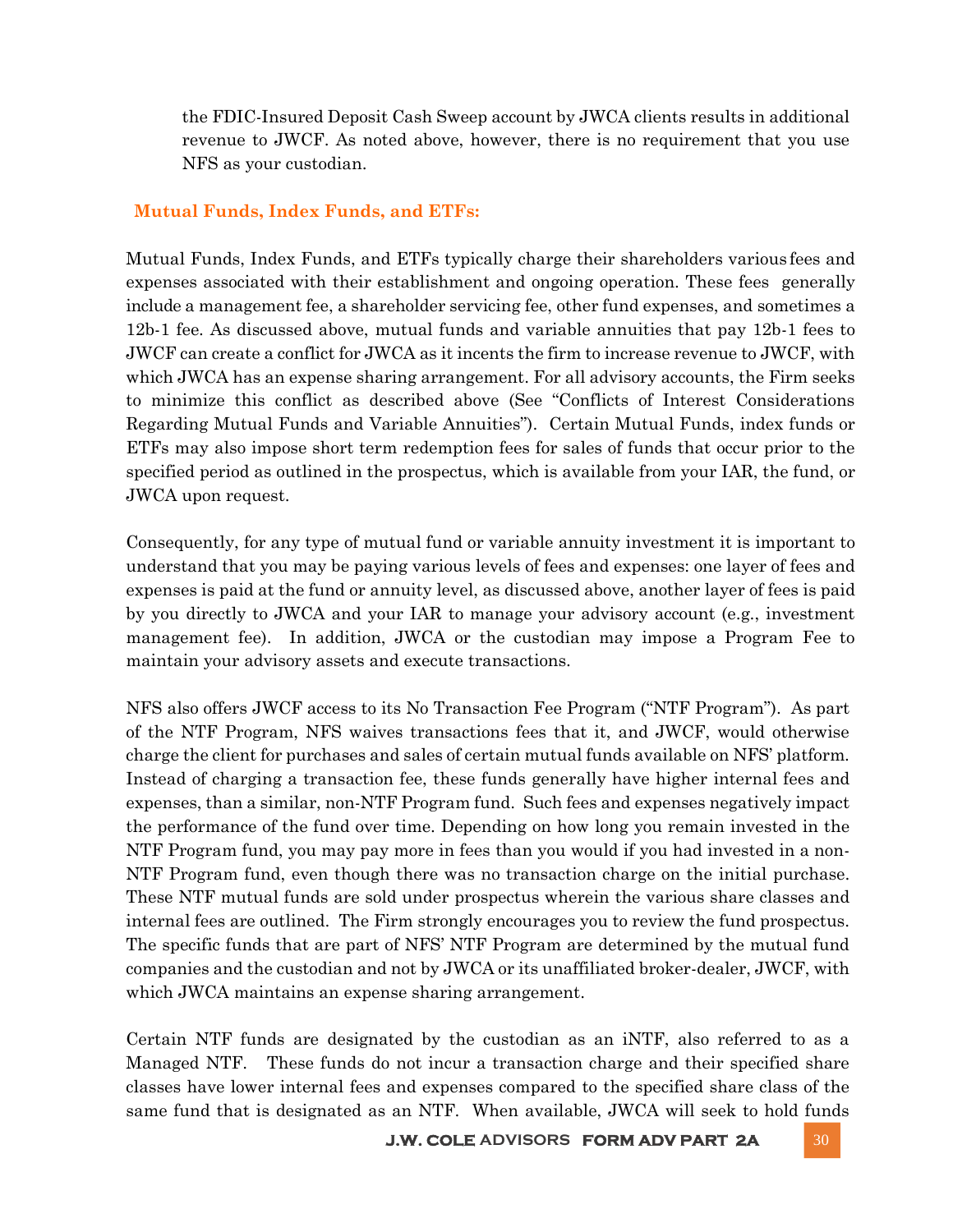designated as iNTFs. The Firm does not maintain proprietary models and does not promote or encourage the use of specific mutual funds.

## **Directed Brokerage:**

Retail brokerage services are made available through National Financial Services, which has an agreement with JWCF, a registered broker-dealer with which JWCA maintains an expense sharing agreement**.**

Depending on the advisory program you select, JWCA requires clients to agree in their advisory agreement that their account(s) are introduced by JWCA on a fully disclosed basis, and that securities purchases and sale transactions in their account(s) shall be directed through JWCF. You should consider that not all investment advisory firms allow clients to direct execution of transactions through a specific broker-dealer. Brokerage accounts are carried by, and brokerage transactions are cleared and settled through, JWCF, subject to JWCF policies, to assure that the resultant price to the client is as favorable as possible under the prevailing market conditions.

## **Trade Allocation Policy Review:**

JWCA has adopted a trade allocation policy to govern how we handle the aggregation of orders for multiple client accounts. We may aggregate orders for securities transactions for more than one client. In appropriate circumstances, the aggregation may include proprietary accounts (e.g. personal accounts of IARs). We strive to treat each client fairly and will not favor any given client or proprietary account. When executed, we will allocate the aggregated order with the intent to achieve fair treatment. The purpose of aggregating orders is for our administrative convenience and, in some transactions, to obtain better execution for the aggregated order than what might have otherwise been achieved if each of the transactions was processed separately. A consequence of not aggregating a client's order with other orders for the same securities is that the client may not obtain as favorable of a price, or as low of a cost in a separate transaction, as clients whose orders have been aggregated.

Each account that participates in an aggregated order will participate at the average share price for all transactions in that security attributable to that aggregated order. If permitted by the broker- dealer effecting the transaction, transaction costs will be shared on a pro rata basis. Some broker-dealers charge brokerage commissions on each participating client in accordance with the size of that client's share of the aggregated order, regardless of the total size of the aggregated order. If an aggregated order is not filled in its entirety, it will be allocated among participating accounts on a fair and equitable basis. This is typically done on a pro rata basis.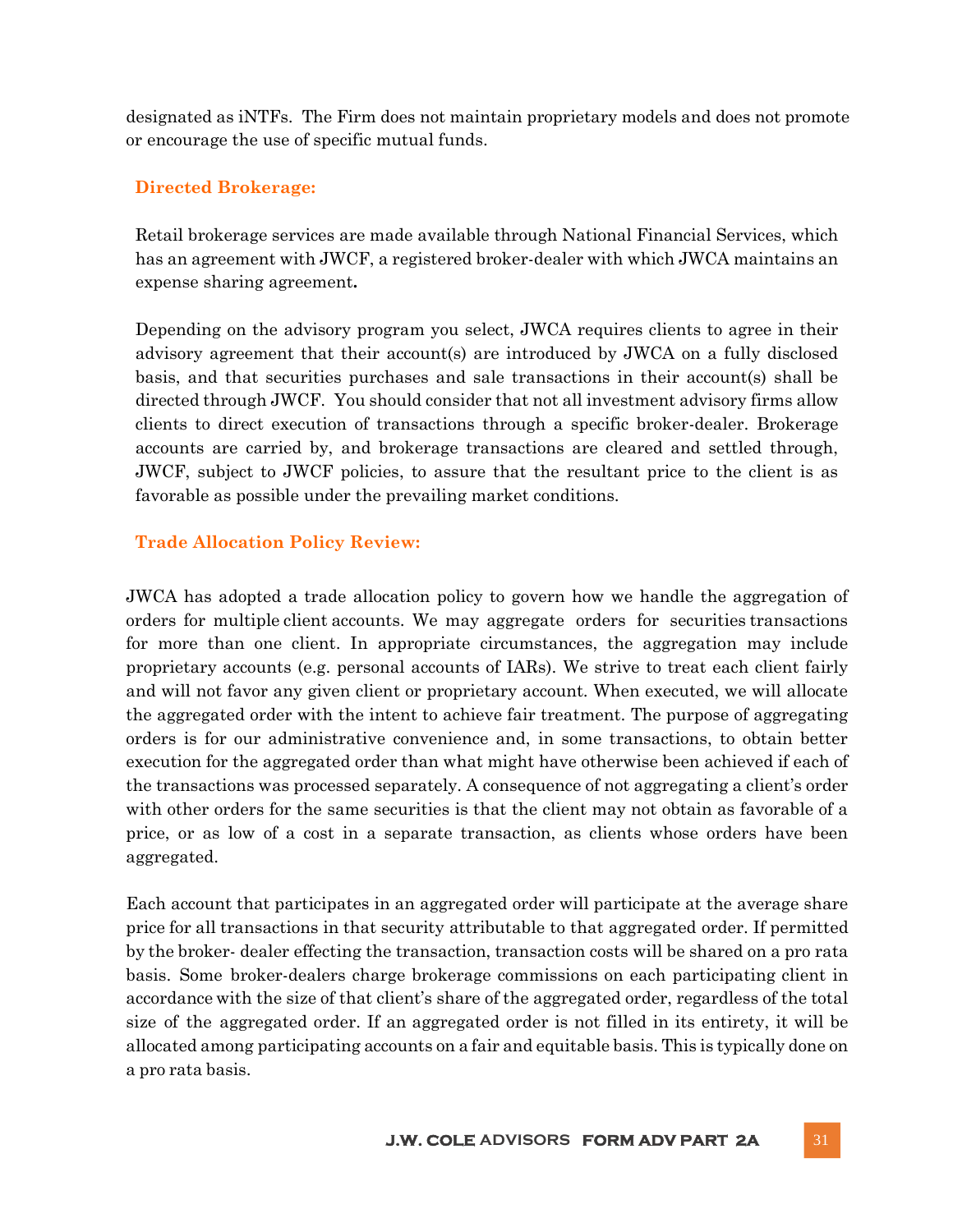## **Item 13 - Review of Accounts**

IARs will provide regular investment advice and periodically monitor their clients' portfolios. As part of the investment process, IARs may schedule annual client meetings, or meet at any time at the client's request. Meetings are generally conducted in person but can be conducted by telephone or other forms of communication. During a client meeting, the IAR will review your financial situation and objectives, the performance of your account, and verify that that your portfolio is still consistent with your stated investment objectives, asset allocation, and risk tolerance. JWCA may also review your account based on: material market, economic or political events, or by changes in your financial situation, (such as retirement, termination of employment, physical move, or inheritance) large deposits or withdrawals from your account, or your request for an additional review.

If we provide you with portfolio management services, we may prepare portfolio reports, depending on the size of your account and whether the money manager, broker-dealer, or custodian involved in the relationship regularly produces reports. However, for the most part, we rely on the custodians and third-party investment advisers to send written reports directly to you, or to your IAR, who in turn distributes them to you. Reports provided by JWCA will include security and cash transactions, along with end of period holdings.

Each client of JCWA will receive a quarterly report detailing your advisory account, including assets held, asset value, and calculation of fees. This written report will come from the custodian.

## **Item 14 - Client Referrals and Other Compensation**

### **Other Compensation:**

JWCA must disclose any economic benefits we, or our IARs, receive for providing investment advice and other services to you, as described in "Item 10 - Other Financial Industry Activities and Affiliations." Additionally, when serving as licensed insurance agents, accountants, attorneys or in other professional capacities distinct from JWCA, our IARs may receive other forms of compensation. As described above, while this creates a conflict of interest, we mitigate this conflict by not requiring you to purchase such other products or professional services. We also describe in " Item 12 Brokerage Practices"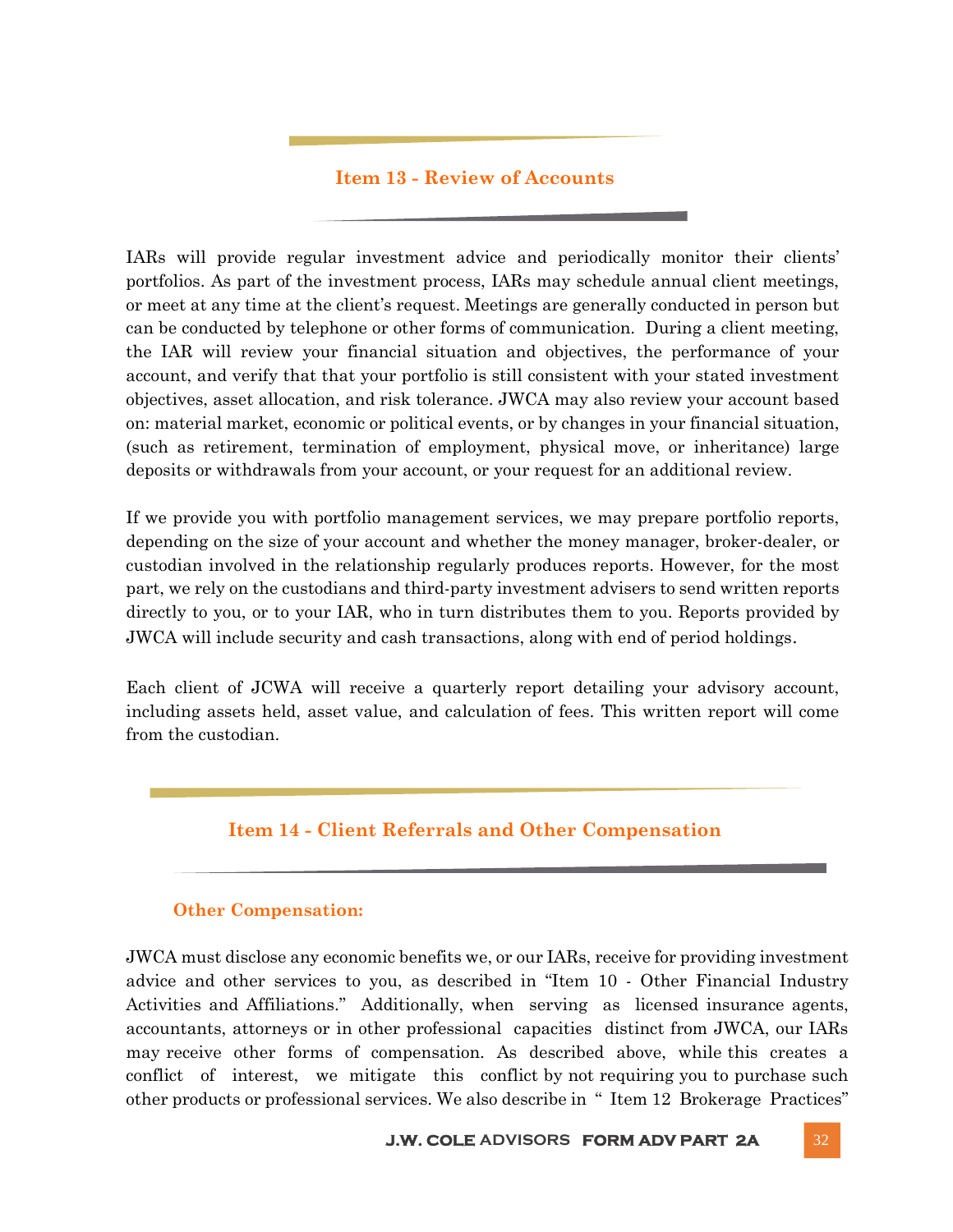that we receive ancillary benefits, services and products from custodians and brokerdealers.

A conflict of interest exists as certain TPIAs or TPIA platforms in which you may invest will pay JWCA a marketing fee. Currently AssetMark, Orion Portfolio Solutions, and Howard Capital Management pay marketing fees to JWCA based on the JWCA client assets invested in their TPIA platforms. The amounts paid to us differ with each TPIA. These fees are not greater than 11.5bps (.115%). For example, if you invest \$10,000, JWCA could be paid up to \$11.50. We help mitigate this conflict because IARs do not receive any portion of these fees directly, nor are they specifically aware of JWCA's specific arrangements related to marketing fees. Also, you may choose among various management platforms, regardless of the amount of marketing fees paid to JWCA, that do not pay a higher overall payout percentage to your IAR. However, your IAR indirectly benefits, as these fees are used to support the costs relating to product review, marketing and training, and annual conference costs.

At times IARs receive economic benefits in the form of promotional items, meals or entertainment, or other non-cash compensation from representatives of mutual fund companies, insurance companies, TPIA's and direct participation sponsors, as permitted by regulatory rules. Furthermore, the sale of mutual funds, variable insurance products, and other products, at times qualifies our representatives for additional business support and for attendance at seminars, conferences, and entertainment events. However, you are always free to choose which mutual fund, insurance company, TPIA, or direct participation sponsor you want to invest.

Finally, some of the JWCA IARs will be compensated at different levels, depending on the product or program in which you are invested. In these cases, those IARs will receive a higher overall percentage of the management fee split between JWCA and the IAR based on the TPIA platform they recommend, excluding ERISA accounts. This creates a conflict of interest because your IAR may be incented to direct your assets into programs that compensate the IAR at a higher level. However, we mitigate this conflict by charging you the same level of fee regardless of your IAR's compensation level. We encourage you to ask your IAR about their compensation level in different programs.

### **Client Referrals - Paid Promotor Arrangements:**

From time to time, we engage "Paid Promoters" to market our advisory services. If we do so, you will receive a separate Paid Promoter Disclosure Document describing our solicitation arrangements with that entity or individual, how the Promoter is compensated, and the terms of that relationship. You will also receive a copy of this brochure.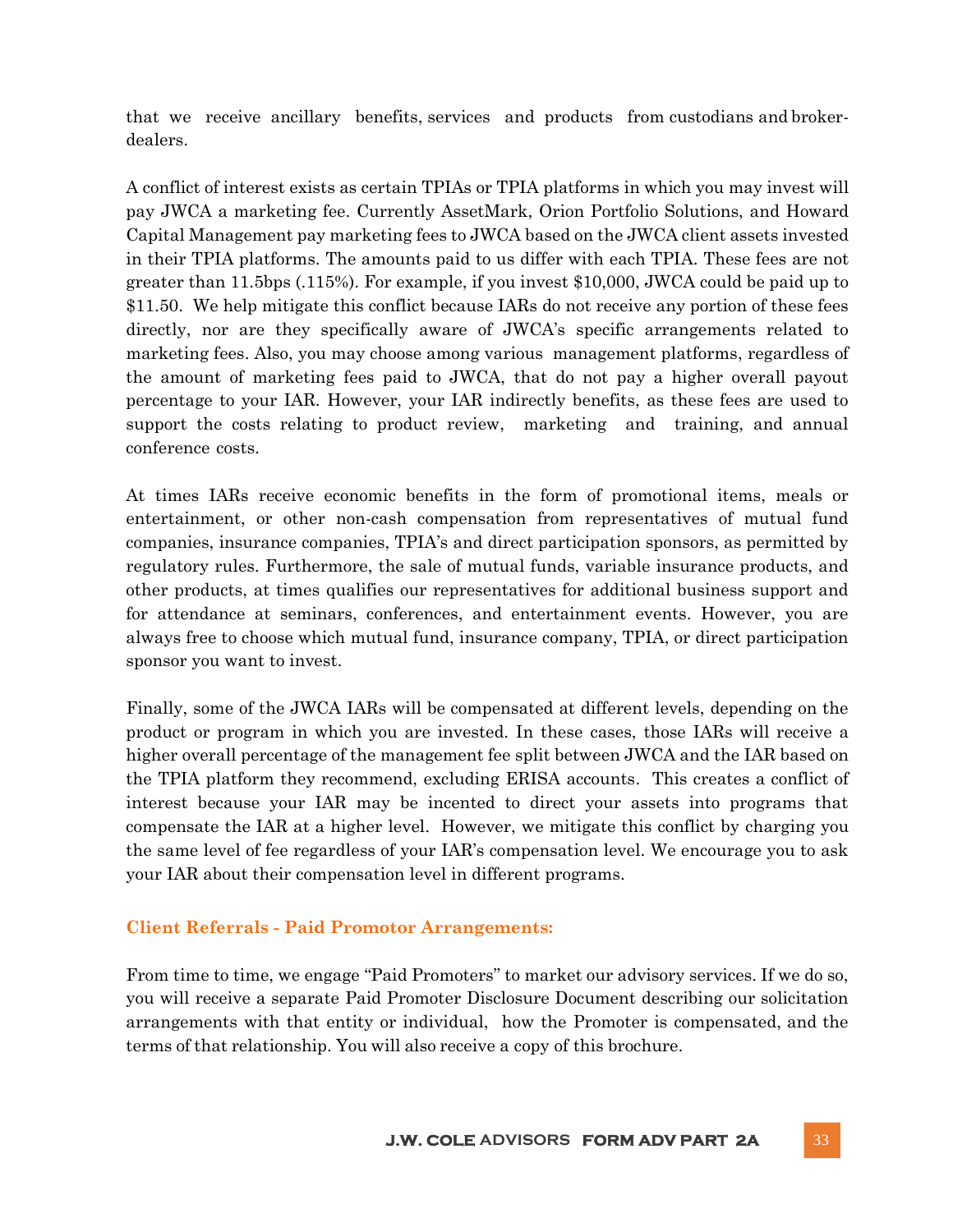## **Item 15 - Custody**

We do not maintain physical custody of client funds or securities. Custody for investment management accounts is maintained by either Fidelity (NFS and IWS), Schwab, or TD Ameritrade, or other approved custodian. You will receive account statements directly from your custodian at least quarterly. We encourage you to carefully review these statements upon receipt.

We will not have access to client funds or securities except for having advisory fees deducted from client accounts and paid to us by the custodian. Any fee deductions will be done pursuant to client's written authorization provided to the custodian.

In addition, please note, that the SEC issued a no‐action letter ("Letter") with respect to the Rule 206(4)‐2 ("Custody Rule") under the Investment Advisers Act of 1940 ("Advisers Act"). The letter provided guidance on the Custody Rule as well as clarified that an adviser who has the power to disburse client funds to a third-party under a standing letter of instruction ("SLOI") is seen as to have custody. JWCA has custody for this limited purpose. As a result, our firm has adopted the following safeguards with our custodians:

- The client provides an instruction to the qualified custodian, in writing, that includes the client's signature, the third-party's name, and either the third-party's address or the third-party's account number at a custodian to which the transfer should be directed.
- The client authorizes the investment adviser, in writing, either on the qualified custodian's form or separately, to direct transfers to the third-party either on a specified schedule or from time to time.
- The client's qualified custodian performs appropriate verification of the instruction, such as a signature review or other method to verify the client's authorization and provides a transfer of funds notice to the client promptly after each transfer.
- The client has the ability to terminate or change the instruction to the client's qualified custodian.
- The investment adviser has no authority or ability to designate or change the identity of the third-party, the address, or any other information about the third-party contained in the client's instruction.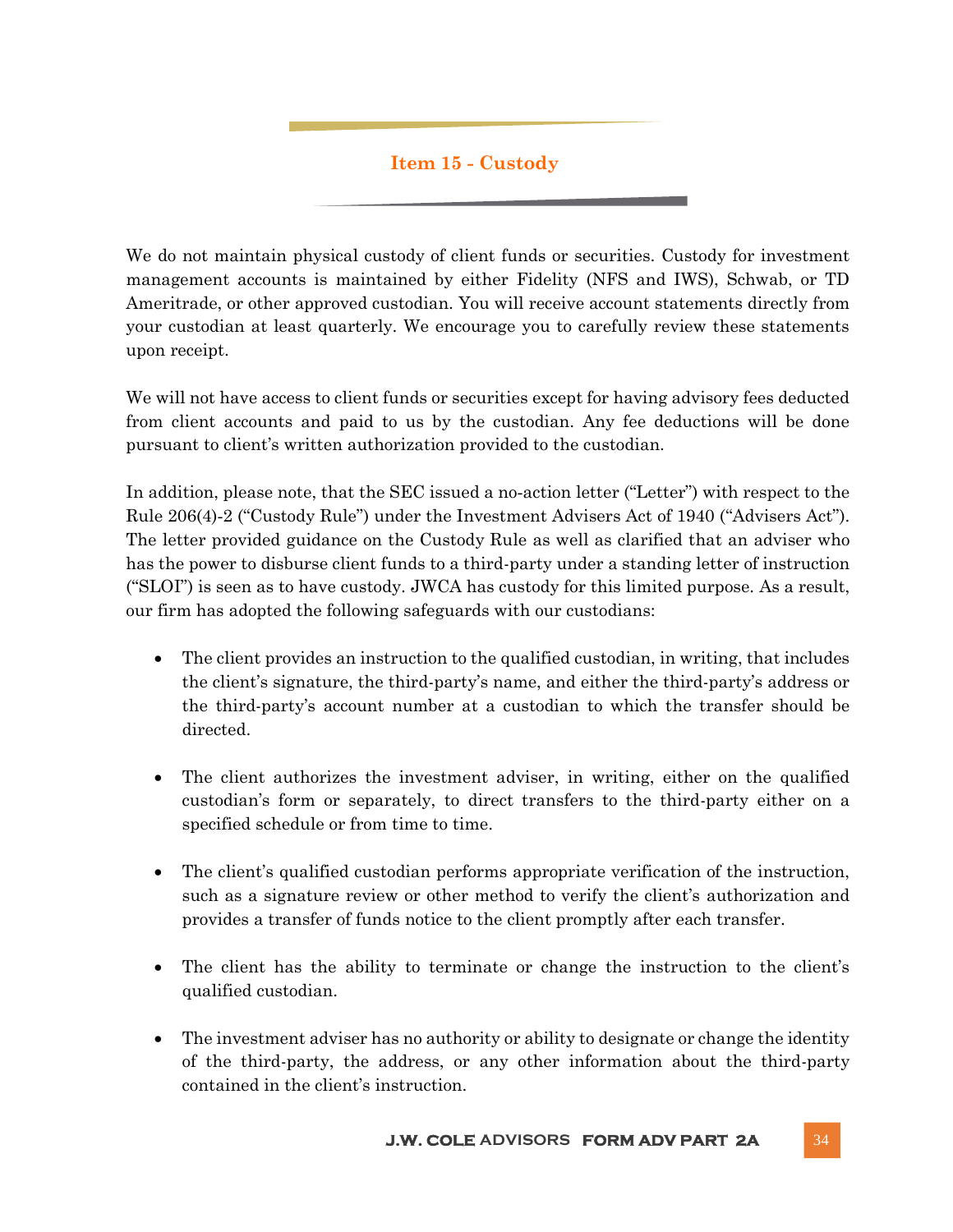- The investment adviser maintains records showing that the third-party is not a related party of the investment adviser or located at the same address as the investment adviser.
- The client's qualified custodian sends the client, in writing, an initial notice confirming the instruction and an annual notice reconfirming the instruction.

### **Item 16 - Investment Discretion**

Your IAR will manage your assets on either a discretionary or nondiscretionary basis. Discretionary authority grants your IAR the authority, to buy or sell securities for your portfolio as well as the amount of securities to buy or sell without obtaining your specific contemporaneous consent. In all cases, however, your IAR is required to exercise discretion that is consistent with your financial profile, account objectives, risk tolerance, any written investment guidelines, and any restrictions you established with us in writing to limit our discretionary authority in relation to your account. You must expressly authorize your IAR, in writing either at the beginning of your advisory relationship for your specific advisory service, or at the time discretion is requested, in order for your IAR to trade on a discretionary basis for your account.

You may also be required to sign an agreement with your custodian, which generally includes a limited power of attorney. This limited power of attorney grants your IAR the authority to direct and implement the investment and reinvestment of your assets within the account. In no case does discretion, or a limited power of attorney, grant either JWCA or your IAR the authority to transfer or withdraw assets from your account

## **Item 17 - Voting Client Securities**

As a matter of firm policy and practice, JWCA is not responsible to forward or respond to any proxy solicitations resulting from securities held in your account, including proxies for annual meetings or special meetings of shareholders. The custodians will forward proxy solicitation materials to you directly for your response or inquiry. Third-party managers (e.g. TPIAs) may vote proxies if authorized to do so in your agreement. Neither JWCA nor its IARs will vote proxies for you.